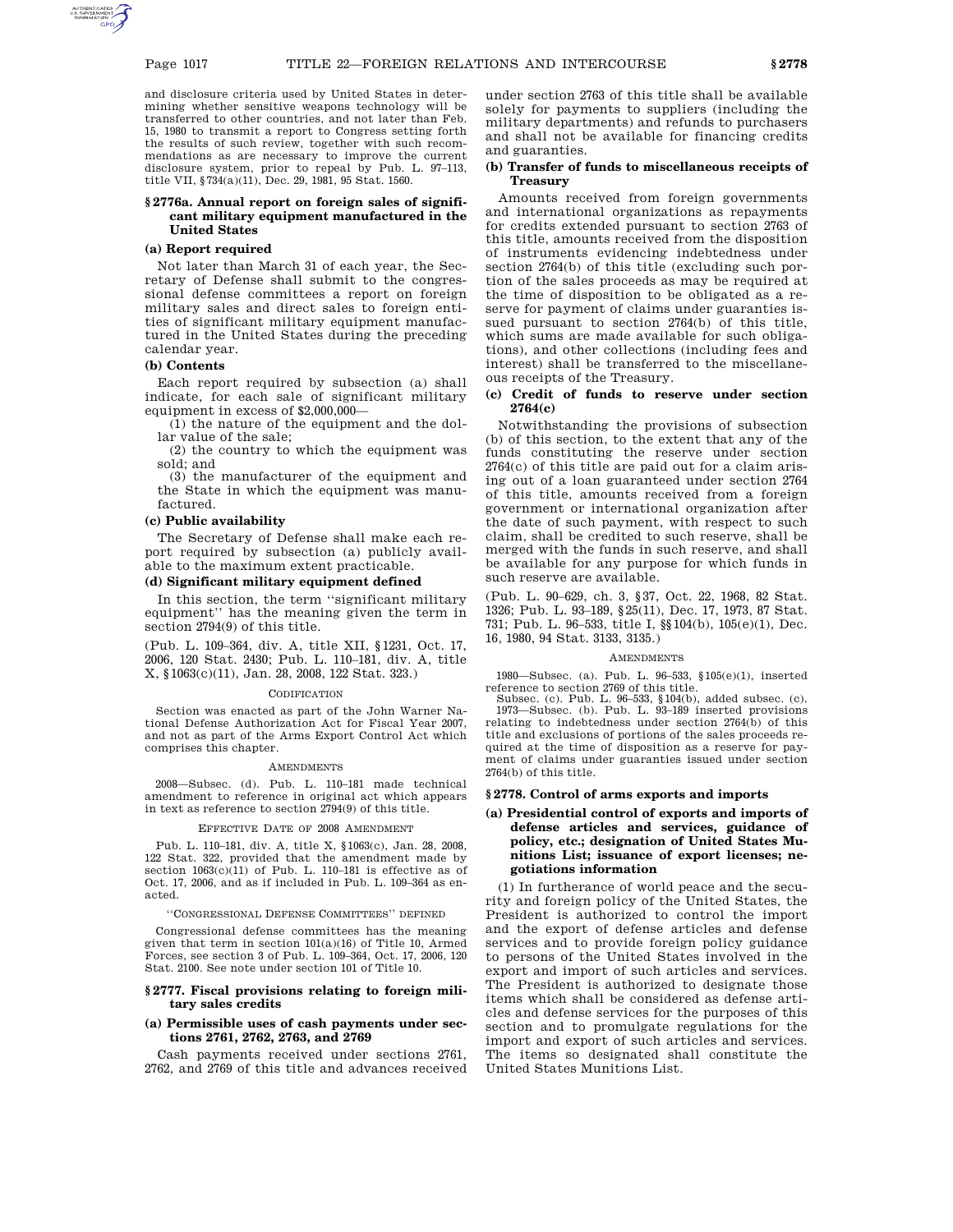(2) Decisions on issuing export licenses under this section shall take into account whether the export of an article would contribute to an arms race, aid in the development of weapons of mass destruction, support international terrorism, increase the possibility of outbreak or escalation of conflict, or prejudice the development of bilateral or multilateral arms control or nonproliferation agreements or other arrangements.

(3) In exercising the authorities conferred by this section, the President may require that any defense article or defense service be sold under this chapter as a condition of its eligibility for export, and may require that persons engaged in the negotiation for the export of defense articles and services keep the President fully and currently informed of the progress and future prospects of such negotiations.

## **(b) Registration and licensing requirements for manufacturers, exporters, or importers of designated defense articles and defense services**

 $(1)(A)(i)$  As prescribed in regulations issued under this section, every person (other than an officer or employee of the United States Government acting in an official capacity) who engages in the business of manufacturing, exporting, or importing any defense articles or defense services designated by the President under subsection (a)(1) of this section shall register with the United States Government agency charged with the administration of this section, and shall pay a registration fee which shall be prescribed by such regulations. Such regulations shall prohibit the return to the United States for sale in the United States (other than for the Armed Forces of the United States and its allies or for any State or local law enforcement agency) of any military firearms or ammunition of United States manufacture furnished to foreign governments by the United States under this chapter or any other foreign assistance or sales program of the United States, whether or not enhanced in value or improved in condition in a foreign country. This prohibition shall not extend to similar firearms that have been so substantially transformed as to become, in effect, articles of foreign manufacture.

(ii)(I) As prescribed in regulations issued under this section, every person (other than an officer or employee of the United States Government acting in official capacity) who engages in the business of brokering activities with respect to the manufacture, export, import, or transfer of any defense article or defense service designated by the President under subsection (a)(1) of this section, or in the business of brokering activities with respect to the manufacture, export, import, or transfer of any foreign defense article or defense service (as defined in subclause (IV)), shall register with the United States Government agency charged with the administration of this section, and shall pay a registration fee which shall be prescribed by such regulations.

(II) Such brokering activities shall include the financing, transportation, freight forwarding, or taking of any other action that facilitates the manufacture, export, or import of a defense article or defense service.

(III) No person may engage in the business of brokering activities described in subclause (I) without a license, issued in accordance with this chapter, except that no license shall be required for such activities undertaken by or for an agency of the United States Government—

(aa) for use by an agency of the United States Government; or

(bb) for carrying out any foreign assistance or sales program authorized by law and subject to the control of the President by other means.

(IV) For purposes of this clause, the term ''foreign defense article or defense service'' includes any non-United States defense article or defense service of a nature described on the United States Munitions List regardless of whether such article or service is of United States origin or whether such article or service contains United States origin components.

 $(B)^1$  The prohibition under such regulations required by the second sentence of subparagraph (A) shall not extend to any military firearms (or ammunition, components, parts, accessories, and attachments for such firearms) of United States manufacture furnished to any foreign government by the United States under this chapter or any other foreign assistance or sales program of the United States if—

(i) such firearms are among those firearms that the Secretary of the Treasury is, or was at any time, required to authorize the importation of by reason of the provisions of section 925(e) of title 18 (including the requirement for the listing of such firearms as curios or relics under section 921(a)(13) of that title); and

(ii) such foreign government certifies to the United States Government that such firearms are owned by such foreign government.

 $(B)^1$  A copy of each registration made under this paragraph shall be transmitted to the Secretary of the Treasury for review regarding law enforcement concerns. The Secretary shall report to the President regarding such concerns as necessary.

(2) Except as otherwise specifically provided in regulations issued under subsection  $(a)(1)$  of this section, no defense articles or defense services designated by the President under subsection (a)(1) of this section may be exported or imported without a license for such export or import, issued in accordance with this chapter and regulations issued under this chapter, except that no license shall be required for exports or imports made by or for an agency of the United States Government (A) for official use by a department or agency of the United States Government, or (B) for carrying out any foreign assistance or sales program authorized by law and subject to the control of the President by other means.

(3)(A) For each of the fiscal years 1988 and 1989, \$250,000 of registration fees collected pursuant to paragraph (1) shall be credited to a Department of State account, to be available without fiscal year limitation. Fees credited to that account shall be available only for the payment of expenses incurred for—

<sup>1</sup>So in original. There are two subpars. designated ''(B)''.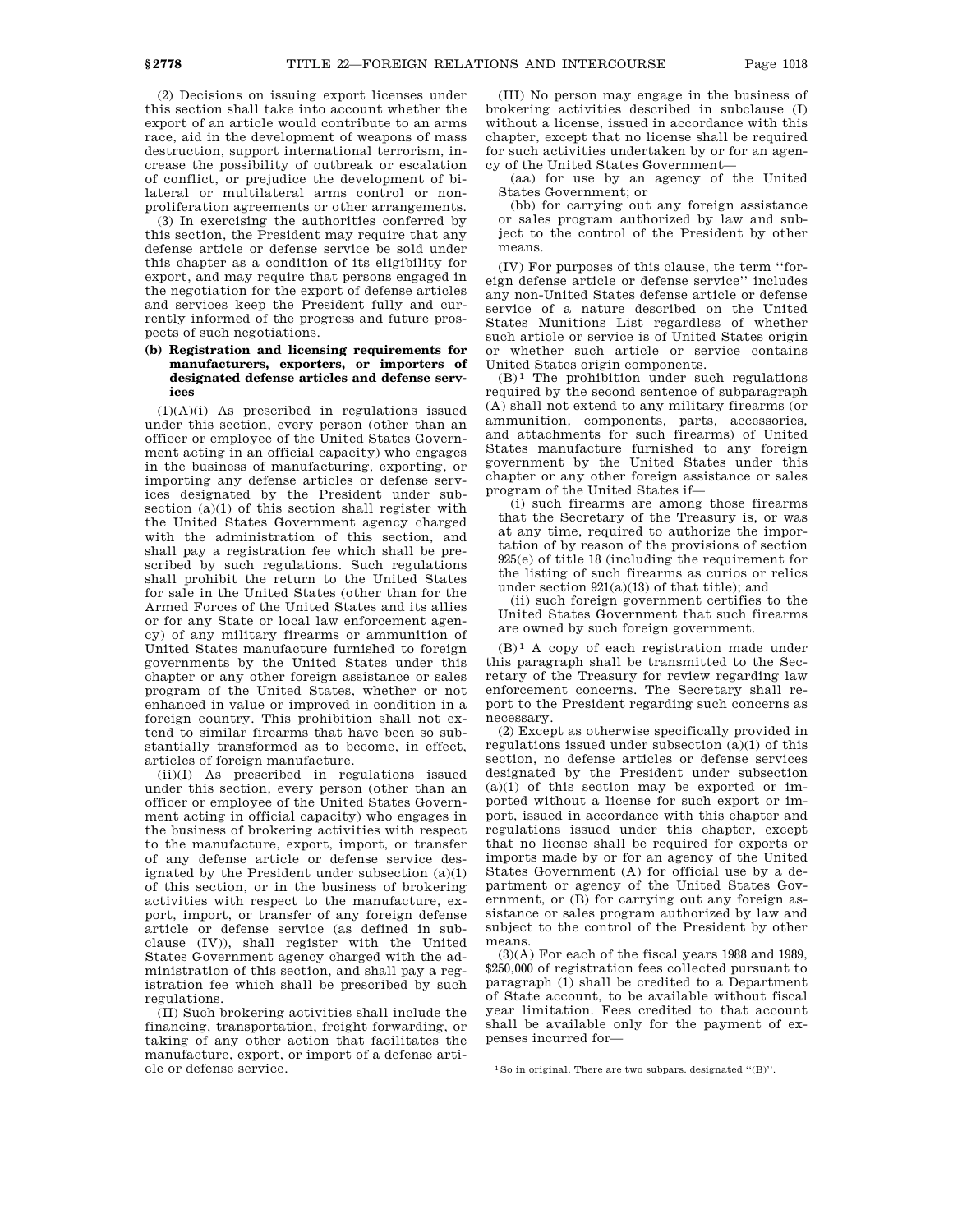(i) contract personnel to assist in the evaluation of munitions control license applications, reduce processing time for license applications, and improve monitoring of compliance with the terms of licenses; and

(ii) the automation of munitions control functions and the processing of munitions control license applications, including the development, procurement, and utilization of computer equipment and related software.

(B) The authority of this paragraph may be exercised only to such extent or in such amounts as are provided in advance in appropriation Acts.

## **(c) Criminal violations; punishment**

Any person who willfully violates any provision of this section, section 2779 of this title, a treaty referred to in subsection  $(j)(1)(C)(i)$ , or any rule or regulation issued under this section or section 2779 of this title, including any rule or regulation issued to implement or enforce a treaty referred to in subsection  $(j)(1)(C)(i)$  or an implementing arrangement pursuant to such treaty, or who willfully, in a registration or license application or required report, makes any untrue statement of a material fact or omits to state a material fact required to be stated therein or necessary to make the statements therein not misleading, shall upon conviction be fined for each violation not more than \$1,000,000 or imprisoned not more than 20 years, or both.

## **(d) Repealed. Pub. L. 96–70, title III, § 3303(a)(4), Sept. 27, 1979, 93 Stat. 499**

### **(e) Enforcement powers of President**

In carrying out functions under this section with respect to the export of defense articles and defense services, including defense articles and defense services exported or imported pursuant to a treaty referred to in subsection  $(j)(1)(C)(i)$ , the President is authorized to exercise the same powers concerning violations and enforcement which are conferred upon departments, agencies and officials by subsections (c), (d), (e), and (g) of section 11 of the Export Administration Act of 1979 [50 U.S.C. App. 2410(c),  $(d)$ ,  $(e)$ , and  $(g)$ ], and by subsections  $(a)$  and  $(c)$  of section 12 of such Act [50 U.S.C. App. 2411(a) and (c)], subject to the same terms and conditions as are applicable to such powers under such Act [50 U.S.C. App. 2401 et seq.], except that section  $11(c)(2)(B)$  of such Act shall not apply, and instead, as prescribed in regulations issued under this section, the Secretary of State may assess civil penalties for violations of this chapter and regulations prescribed thereunder and further may commence a civil action to recover such civil penalties, and except further that the names of the countries and the types and quantities of defense articles for which licenses are issued under this section shall not be withheld from public disclosure unless the President determines that the release of such information would be contrary to the national interest. Nothing in this subsection shall be construed as authorizing the withholding of information from the Congress. Notwithstanding section 11(c) of the Export Administration Act of 1979, the civil penalty for each violation involving controls imposed on the export of defense articles and defense services under this section may not exceed \$500,000.

## **(f) Periodic review of items on Munitions List; exemptions**

(1) The President shall periodically review the items on the United States Munitions List to determine what items, if any, no longer warrant export controls under this section. The results of such reviews shall be reported to the Speaker of the House of Representatives and to the Committee on Foreign Relations and the Committee on Banking, Housing, and Urban Affairs of the Senate. The President may not remove any item from the Munitions List until 30 days after the date on which the President has provided notice of the proposed removal to the Committee on International Relations of the House of Representatives and to the Committee on Foreign Relations of the Senate in accordance with the procedures applicable to reprogramming notifications under section 2394–1(a) of this title. Such notice shall describe the nature of any controls to be imposed on that item under any other provision of law.

(2) The President may not authorize an exemption for a foreign country from the licensing requirements of this chapter for the export of defense items under subsection (j) of this section or any other provision of this chapter until 30 days after the date on which the President has transmitted to the Committee on International Relations of the House of Representatives and the Committee on Foreign Relations of the Senate a notification that includes—

(A) a description of the scope of the exemption, including a detailed summary of the defense articles, defense services, and related technical data covered by the exemption; and

(B) a determination by the Attorney General that the bilateral agreement concluded under subsection (j) of this section requires the compilation and maintenance of sufficient documentation relating to the export of United States defense articles, defense services, and related technical data to facilitate law enforcement efforts to detect, prevent, and prosecute criminal violations of any provision of this chapter, including the efforts on the part of countries and factions engaged in international terrorism to illicitly acquire sophisticated United States defense items.

(3) Paragraph (2) shall not apply with respect to an exemption for Canada from the licensing requirements of this chapter for the export of defense items.

(4) Paragraph (2) shall not apply with respect to an exemption under subsection  $(j)(1)$  to give effect to a treaty referred to in subsection  $(j)(1)(C)(i)$  (and any implementing arrangements to such treaty), provided that the President promulgates regulations to implement and enforce such treaty under this section and section 2779 of this title.

### **(g) Identification of persons convicted or subject to indictment for violations of certain provisions**

(1) The President shall develop appropriate mechanisms to identify, in connection with the export licensing process under this section—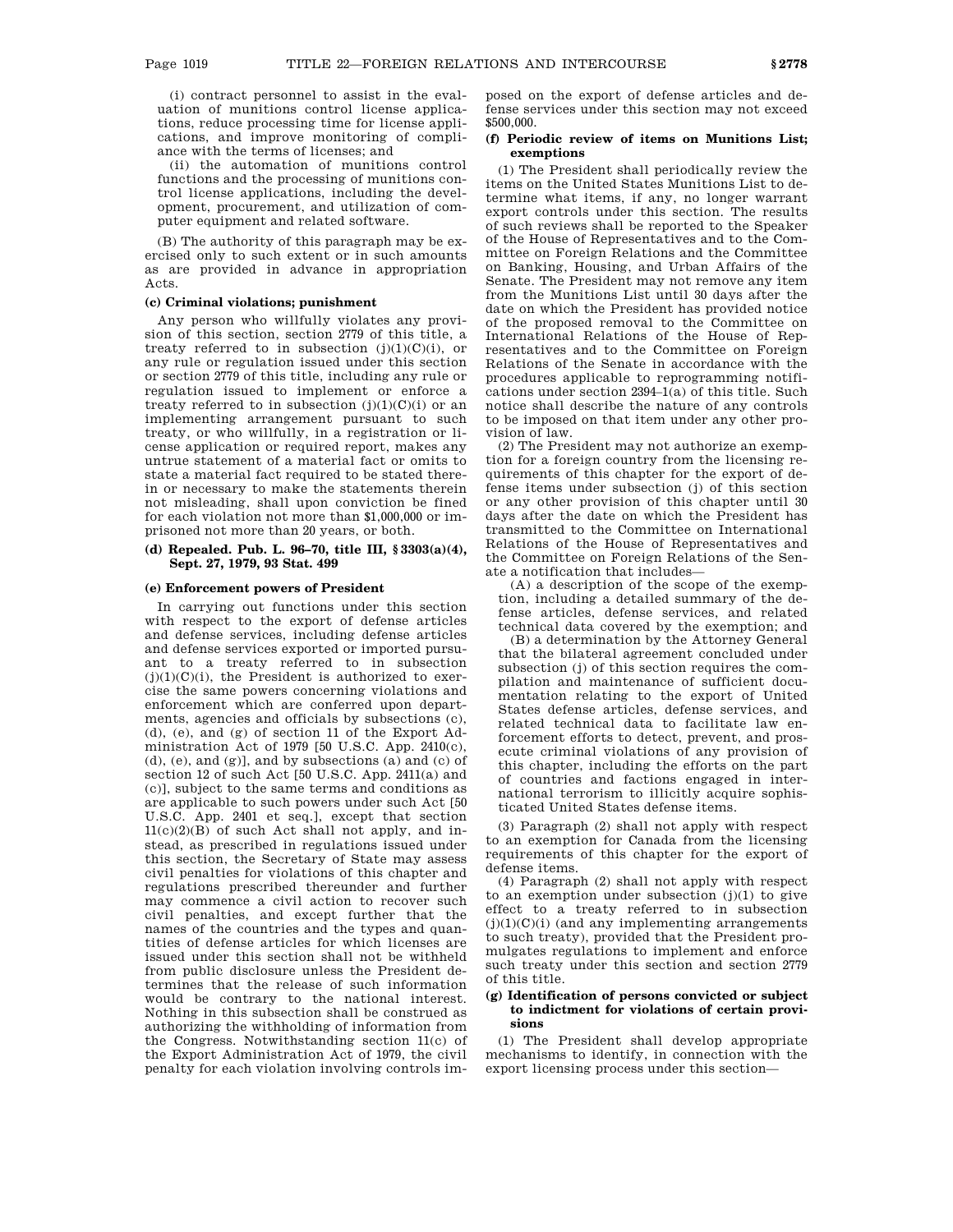(A) persons who are the subject of an indictment for, or have been convicted of, a violation under—

(i) this section,

(ii) section 11 of the Export Administration Act of 1979 (50 U.S.C. App. 2410),

(iii) section 793, 794, or 798 of title 18 (relating to espionage involving defense or classified information) or section 2339A of such title (relating to providing material support to terrorists),

(iv) section 16 of the Trading with the Enemy Act (50 U.S.C. App. 16),

(v) section 206 of the International Emergency Economic Powers Act (relating to foreign assets controls; 50 U.S.C. App. 1705) [50 U.S.C. 1705],

(vi) section 30A of the Securities Exchange Act of 1934 (15 U.S.C. 78dd–1) or section 104 of the Foreign Corrupt Practices Act (15 U.S.C. 78dd–2),

(vii) chapter 105 of title 18 (relating to sabotage),

(viii) section 4(b) of the Internal Security Act of 1950 (relating to communication of classified information; 50 U.S.C. 783(b)),

(ix) section 57, 92, 101, 104, 222, 224, 225, or 226 of the Atomic Energy Act of 1954 (42 U.S.C. 2077, 2122, 2131, 2134, 2272, 2274, 2275, and 2276),

(x) section 601 of the National Security Act of 1947 (relating to intelligence identities protection; 50 U.S.C. 421),

(xi) section 603(b) or (c) of the Comprehensive Anti-Apartheid Act of 1986 (22 U.S.C. 5113(b) and (c)); 2 or

(xii) section3 3, 4, 5, and 6 of the Prevention of Terrorist Access to Destructive Weapons Act of 2004, relating to missile systems designed to destroy aircraft (18 U.S.C. 2332g), prohibitions governing atomic weapons (42 U.S.C. 2122), radiological dispersal devices (18 U.S.C. 2332h), and variola virus (18 U.S.C. 175b 4);

(B) persons who are the subject of an indictment or have been convicted under section 371 of title 18 for conspiracy to violate any of the statutes cited in subparagraph (A); and

(C) persons who are ineligible—

(i) to contract with,

(ii) to receive a license or other form of authorization to export from, or

(iii) to receive a license or other form of authorization to import defense articles or defense services from,

any agency of the United States Government.

(2) The President shall require that each applicant for a license to export an item on the United States Munitions List identify in the application all consignees and freight forwarders involved in the proposed export.

(3) If the President determines—

(A) that an applicant for a license to export under this section is the subject of an indictment for a violation of any of the statutes cited in paragraph (1),

4So in original. Probably should be ''175c''.

(B) that there is reasonable cause to believe that an applicant for a license to export under this section has violated any of the statutes cited in paragraph (1), or

(C) that an applicant for a license to export under this section is ineligible to contract with, or to receive a license or other form of authorization to import defense articles or defense services from, any agency of the United States Government,

the President may disapprove the application. The President shall consider requests by the Secretary of the Treasury to disapprove any export license application based on these criteria.

(4) A license to export an item on the United States Munitions List may not be issued to a person—

(A) if that person, or any party to the export, has been convicted of violating a statute cited in paragraph (1), or

(B) if that person, or any party to the export, is at the time of the license review ineligible to receive export licenses (or other forms of authorization to export) from any agency of the United States Government,

except as may be determined on a case-by-case basis by the President, after consultation with the Secretary of the Treasury, after a thorough review of the circumstances surrounding the conviction or ineligibility to export and a finding by the President that appropriate steps have been taken to mitigate any law enforcement concerns.

(5) A license to export an item on the United States Munitions List may not be issued to a foreign person (other than a foreign government).

(6) The President may require a license (or other form of authorization) before any item on the United States Munitions List is sold or otherwise transferred to the control or possession of a foreign person or a person acting on behalf of a foreign person.

(7) The President shall, in coordination with law enforcement and national security agencies, develop standards for identifying high-risk exports for regular end-use verification. These standards shall be published in the Federal Register and the initial standards shall be published not later than October 1, 1988.

(8) Upon request of the Secretary of State, the Secretary of Defense and the Secretary of the Treasury shall detail to the office primarily responsible for export licensing functions under this section, on a nonreimbursable basis, personnel with appropriate expertise to assist in the initial screening of applications for export licenses under this section in order to determine the need for further review of those applications for foreign policy, national security, and law enforcement concerns.

(9) For purposes of this subsection—

(A) the term ''foreign corporation'' means a corporation that is not incorporated in the United States;

(B) the term ''foreign government'' includes any agency or subdivision of a foreign government, including an official mission of a foreign government;

(C) the term ''foreign person'' means any person who is not a citizen or national of the

 $\rm{^2}$  So in original. The semicolon probably should be a comma.

<sup>3</sup>So in original. Probably should be ''sections''.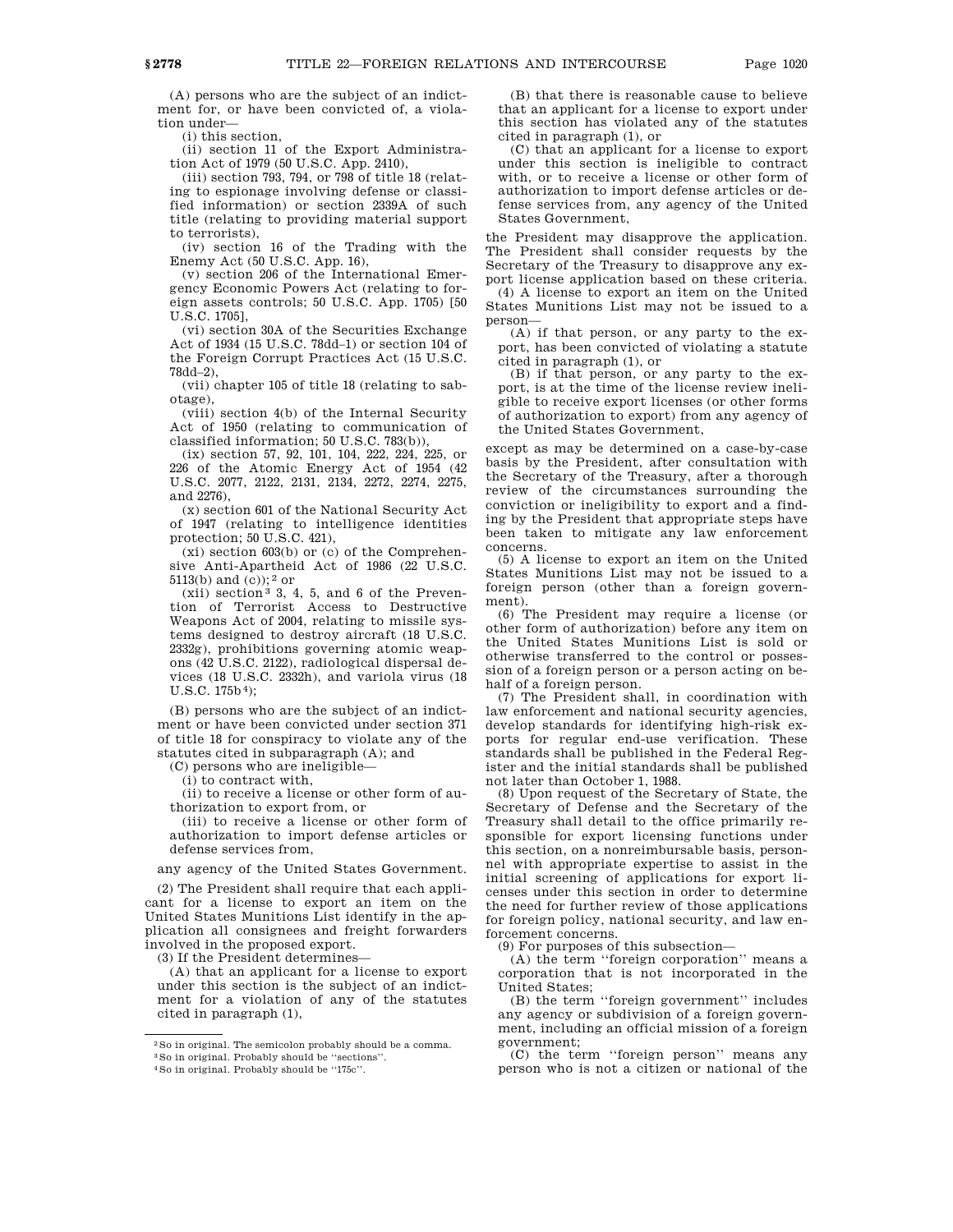United States or lawfully admitted to the United States for permanent residence under the Immigration and Nationality Act [8 U.S.C. 1101 et seq.], and includes foreign corporations, international organizations, and foreign governments;

(D) the term ''party to the export'' means—

(i) the president, the chief executive officer, and other senior officers of the license applicant:

(ii) the freight forwarders or designated exporting agent of the license application; and

(iii) any consignee or end user of any item to be exported; and

(E) the term ''person'' means a natural person as well as a corporation, business association, partnership, society, trust, or any other entity, organization, or group, including governmental entities.

## **(h) Judicial review of designation of items as defense articles or services**

The designation by the President (or by an official to whom the President's functions under subsection (a) of this section have been duly delegated), in regulations issued under this section, of items as defense articles or defense services for purposes of this section shall not be subject to judicial review.

### **(i) Report to Department of State**

As prescribed in regulations issued under this section, a United States person to whom a license has been granted to export an item on the United States Munitions List shall, not later than 15 days after the item is exported, submit to the Department of State a report containing all shipment information, including a description of the item and the quantity, value, port of exit, and end-user and country of destination of the item.

## **(j) Requirements relating to country exemptions for licensing of defense items for export to foreign countries**

## **(1) Requirement for bilateral agreement**

## **(A) In general**

The President may utilize the regulatory or other authority pursuant to this chapter to exempt a foreign country from the licensing requirements of this chapter with respect to exports of defense items only if the United States Government has concluded a binding bilateral agreement with the foreign country. Such agreement shall—

(i) meet the requirements set forth in paragraph (2); and

(ii) be implemented by the United States and the foreign country in a manner that is legally-binding under their domestic laws.

## **(B) Exception for Canada**

The requirement to conclude a bilateral agreement in accordance with subparagraph (A) shall not apply with respect to an exemption for Canada from the licensing requirements of this chapter for the export of defense items.

## **(C) Exception for defense trade cooperation treaties**

## **(i) In general**

The requirement to conclude a bilateral agreement in accordance with subparagraph (A) shall not apply with respect to an exemption from the licensing requirements of this chapter for the export of defense items to give effect to any of the following defense trade cooperation treaties, provided that the treaty has entered into force pursuant to article II, section 2, clause 2 of the Constitution of the United States:

(I) The Treaty Between the Government of the United States of America and the Government of the United Kingdom of Great Britain and Northern Ireland Concerning Defense Trade Cooperation, done at Washington and London on June 21 and 26, 2007 (and any implementing arrangement thereto).

(II) The Treaty Between the Government of the United States of America and the Government of Australia Concerning Defense Trade Cooperation, done at Sydney September 5, 2007 (and any implementing arrangement thereto).

## **(ii) Limitation of scope**

The United States shall exempt from the scope of a treaty referred to in clause (i)—

(I) complete rocket systems (including ballistic missile systems, space launch vehicles, and sounding rockets) or complete unmanned aerial vehicle systems (including cruise missile systems, target drones, and reconnaissance drones) capable of delivering at least a 500 kilogram payload to a range of 300 kilometers, and associated production facilities, software, or technology for these systems, as defined in the Missile Technology Control Regime Annex Category I, Item 1;

(II) individual rocket stages, re-entry vehicles and equipment, solid or liquid propellant motors or engines, guidance sets, thrust vector control systems, and associated production facilities, software, and technology, as defined in the Missile Technology Control Regime Annex Category I, Item 2;

(III) defense articles and defense services listed in the Missile Technology Control Regime Annex Category II that are for use in rocket systems, as that term is used in such Annex, including associated production facilities, software, or technology;

(IV) toxicological agents, biological agents, and associated equipment, as listed in the United States Munitions List (part 121.1 of chapter I of title 22, Code of Federal Regulations), Category XIV, subcategories  $(a)$ ,  $(b)$ ,  $(f)(1)$ ,  $(i)$ ,  $(j)$ as it pertains to  $(f)(1)$ ,  $(l)$  as it pertains to  $(f)(1)$ , and  $(m)$  as it pertains to all of the subcategories cited in this paragraph;

(V) defense articles and defense services specific to the design and testing of nuclear weapons which are controlled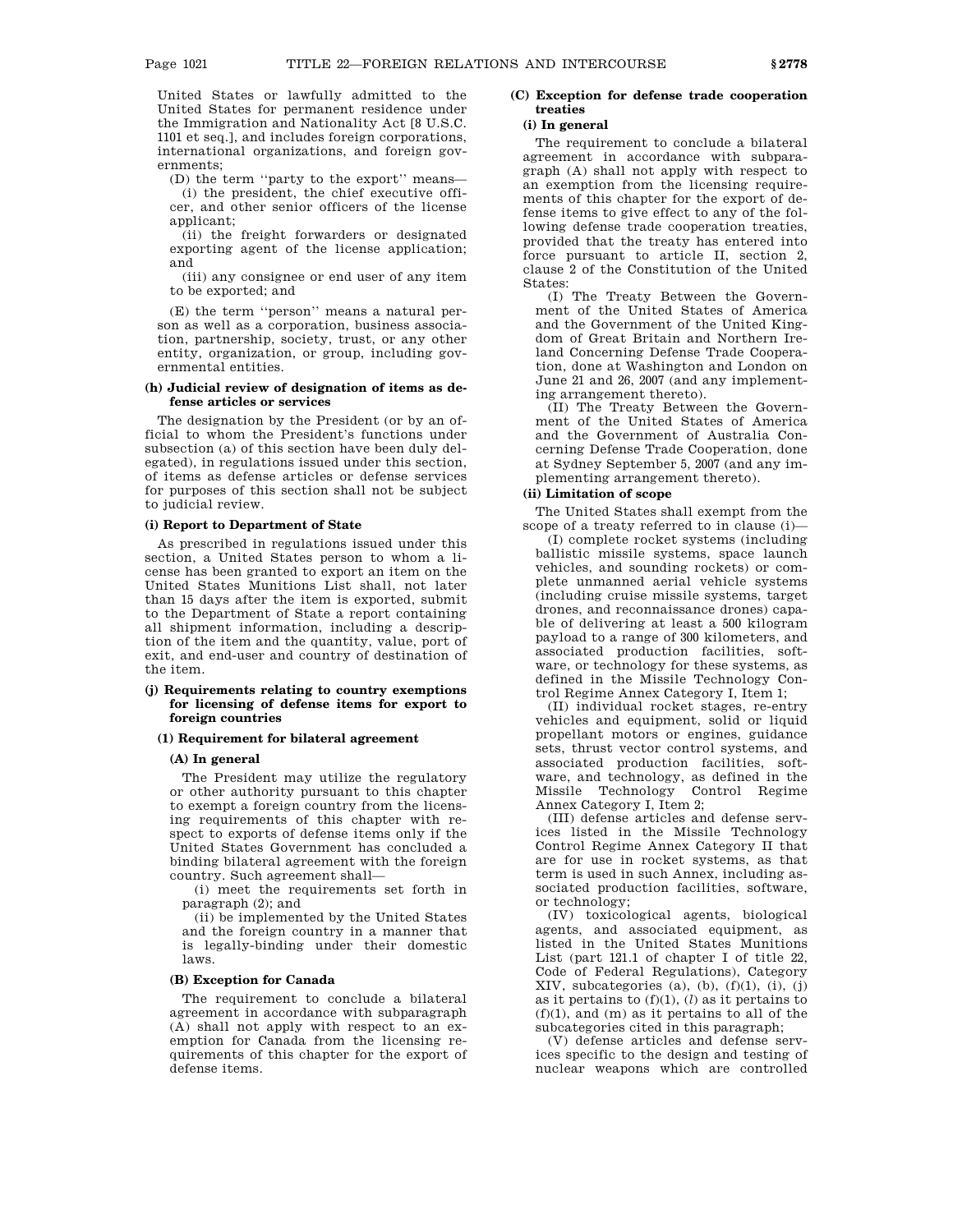under United States Munitions List Category XVI(a) and (b), along with associated defense articles in Category XVI(d) and technology in Category XVI(e);

(VI) with regard to the treaty cited in clause (i)(I), defense articles and defense services that the United States controls under the United States Munitions List that are not controlled by the United Kingdom, as defined in the United Kingdom Military List or Annex 4 to the United Kingdom Dual Use List, or any successor lists thereto; and

(VII) with regard to the treaty cited in clause  $(i)(II)$ , defense articles for which Australian laws, regulations, or other commitments would prevent Australia from enforcing the control measures specified in such treaty.

### **(2) Requirements of bilateral agreement**

A bilateral agreement referred to<sup>5</sup> paragraph (1)—

(A) shall, at a minimum, require the foreign country, as necessary, to revise its policies and practices, and promulgate or enact necessary modifications to its laws and regulations to establish an export control regime that is at least comparable to United States law, regulation, and policy requiring—

(i) conditions on the handling of all United States-origin defense items exported to the foreign country, including prior written United States Government approval for any reexports to third countries;

(ii) end-use and retransfer control commitments, including securing binding enduse and retransfer control commitments from all end-users, including such documentation as is needed in order to ensure compliance and enforcement, with respect to such United States-origin defense items;

(iii) establishment of a procedure comparable to a ''watchlist'' (if such a watchlist does not exist) and full cooperation with United States Government law enforcement agencies to allow for sharing of export and import documentation and background information on foreign businesses and individuals employed by or otherwise connected to those businesses; and

(iv) establishment of a list of controlled defense items to ensure coverage of those items to be exported under the exemption; and

(B) should, at a minimum, require the foreign country, as necessary, to revise its policies and practices, and promulgate or enact necessary modifications to its laws and regulations to establish an export control regime that is at least comparable to United States law, regulation, and policy regarding—

(i) controls on the export of tangible or intangible technology, including via fax, phone, and electronic media;

(ii) appropriate controls on unclassified information relating to defense items exported to foreign nationals;

(iii) controls on international arms trafficking and brokering;

(iv) cooperation with United States Government agencies, including intelligence agencies, to combat efforts by third countries to acquire defense items, the export of which to such countries would not be authorized pursuant to the export control regimes of the foreign country and the United States; and

(v) violations of export control laws, and penalties for such violations.

## **(3) Advance certification**

Not less than 30 days before authorizing an exemption for a foreign country from the licensing requirements of this chapter for the export of defense items, the President shall transmit to the Committee on International Relations of the House of Representatives and the Committee on Foreign Relations of the Senate a certification that—

(A) the United States has entered into a bilateral agreement with that foreign country satisfying all requirements set forth in paragraph (2);

(B) the foreign country has promulgated or enacted all necessary modifications to its laws and regulations to comply with its obligations under the bilateral agreement with the United States; and

(C) the appropriate congressional committees will continue to receive notifications pursuant to the authorities, procedures, and practices of section 2776 of this title for defense exports to a foreign country to which that section would apply and without regard to any form of defense export licensing exemption otherwise available for that country.

## **(4) Definitions**

In this section:

### **(A) Defense items**

The term ''defense items'' means defense articles, defense services, and related technical data.

## **(B) Appropriate congressional committees**

The term ''appropriate congressional committees'' means—

(i) the Committee on International Relations and the Committee on Appropriations of the House of Representatives; and (ii) the Committee on Foreign Relations

and the Committee on Appropriations of the Senate.

(Pub. L. 90–629, ch. 3, §38, as added Pub. L. 94–329, title II, §212(a)(1), June 30, 1976, 90 Stat. 744; amended Pub. L. 95–92, §20, Aug. 4, 1977, 91 Stat. 623; Pub. L. 96–70, title III, §3303(a)(4), Sept. 27, 1979, 93 Stat. 499; Pub. L. 96–72, §22(a), Sept. 29, 1979, 93 Stat. 535; Pub. L. 96–92, §21, Oct. 29, 1979, 93 Stat. 710; Pub. L. 96–533, title I, §107(a), (c), Dec. 16, 1980, 94 Stat. 3136; Pub. L. 97–113, title I, §§106, 107, Dec. 29, 1981, 95 Stat. 1522; Pub. L. 99–64, title I, §123(a), July 12, 1985, 99 Stat. 156; Pub. L. 99–83, title I, §119(a), (b), Aug. 8, 1985, 99

<sup>5</sup>So in original. Probably should be followed by ''in''.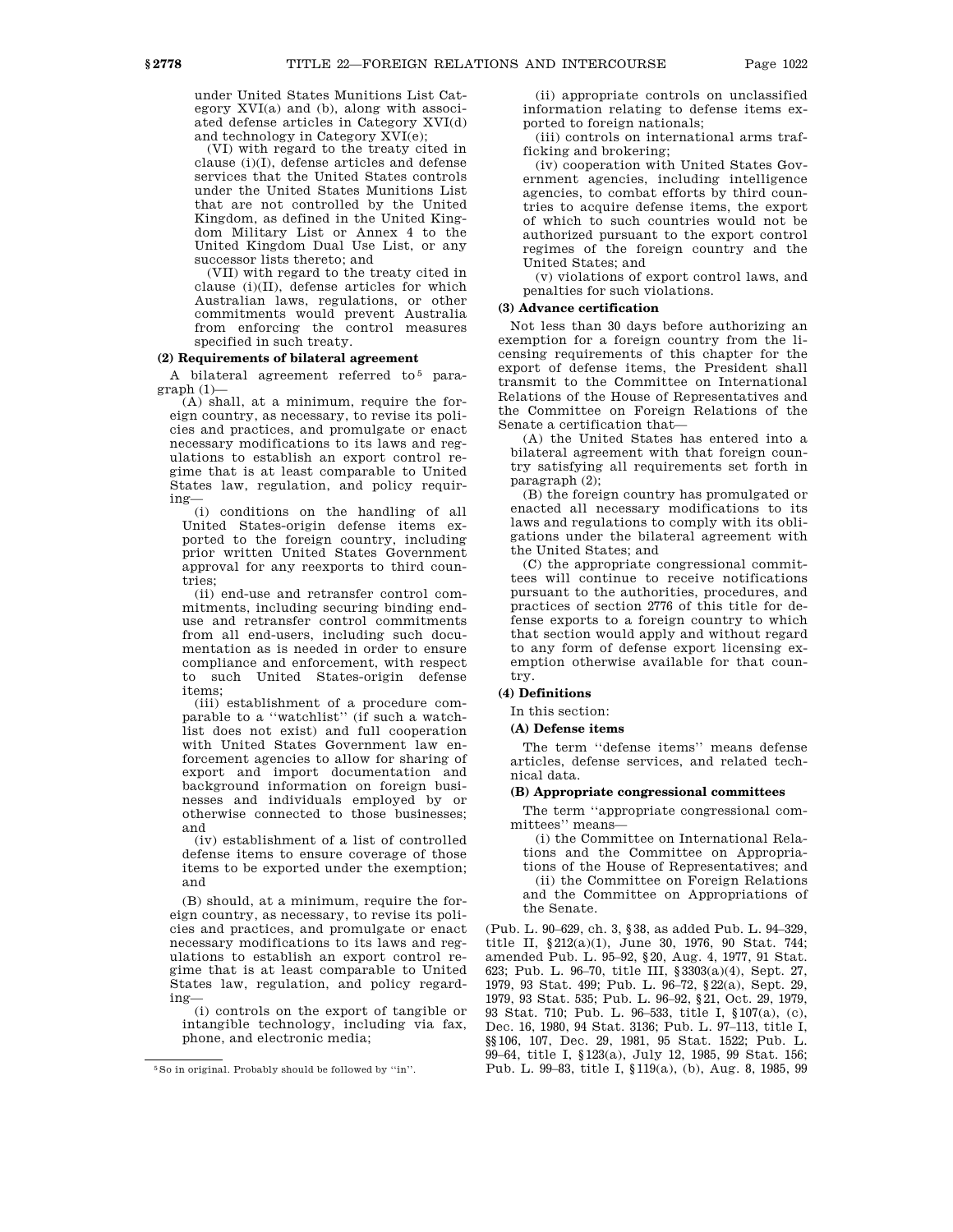Stat. 203, 204; Pub. L. 100–202, §101(b) [title VIII, §8142(a)], Dec. 22, 1987, 101 Stat. 1329–43, 1329–88; Pub. L. 100–204, title XII, §1255, Dec. 22, 1987, 101 Stat. 1429; Pub. L. 101–222, §§3(a), 6, Dec. 12, 1989, 103 Stat. 1896, 1899; Pub. L. 103–236, title VII, §714(a)(1), Apr. 30, 1994, 108 Stat. 497; Pub. L. 104–164, title I, §§151(a), 156, July 21, 1996, 110 Stat. 1437, 1440; Pub. L. 105–277, div. G, subdiv. A, title XII, §1225(a)(2), Oct. 21, 1998, 112 Stat. 2681–773; Pub. L. 106–113, div. B, §1000(a)(7) [div. B, title XIII, §§1302(a), 1303, 1304], Nov. 29, 1999, 113 Stat. 1536, 1501A–510, 1501A–511; Pub. L. 106–280, title I, §102(a), (b), Oct. 6, 2000, 114 Stat. 846, 848; Pub. L. 107–228, div. B, title XIV, §1406, Sept. 30, 2002, 116 Stat. 1458; Pub. L. 108–458, title VI, §6910, Dec. 17, 2004, 118 Stat. 3774; Pub. L. 111–195, title I, §107(a)(2), July 1, 2010, 124 Stat. 1337; Pub. L. 111–266, title I, §§102(b)–103(c), Oct. 8, 2010, 124 Stat. 2797, 2799.)

#### REFERENCES IN TEXT

This chapter, referred to in text, was in the original ''this Act'', meaning Pub. L. 90–629, Oct. 22, 1968, 82 Stat. 1321, which is classified principally to this chapter. For complete classification of this Act to the Code, see Short Title note set out under section 2751 of this title and Tables.

The Export Administration Act of 1979, referred to in subsec. (e), is Pub. L. 96–72, Sept. 29, 1979, 93 Stat. 503, as amended, which is classified principally to section 2401 et seq. of Title 50, Appendix, War and National Defense. For complete classification of this Act to the Code, see Short Title note set out under section 2401 of Title 50, Appendix, and Tables.

Section 104 of the Foreign Corrupt Practices Act (15 U.S.C. 78dd-2), referred to in subsec.  $(g)(1)(A)(vi)$ , probably means section 104 of the Foreign Corrupt Practices Act of 1977, which is classified to section 78dd–2 of Title 15, Commerce and Trade.

Sections 3, 4, 5, and 6 of the Prevention of Terrorist Access to Destructive Weapons Act of 2004, referred to in subsec.  $(g)(1)(A)(xii)$ , probably means sections 6903, 6904, 6905, and 6906, respectively, of Pub. L. 108–458, which enacted section 2332g of Title 18, Crimes and Criminal Procedure, amended sections 2122 and 2272 of Title 42, The Public Health and Welfare, and enacted sections 2332h and 175c of Title 18.

The Immigration and Nationality Act, referred to in subsec. (g)(9)(C), is act June 27, 1952, ch. 477, 66 Stat. 163, as amended, which is classified principally to chapter 12 (§1101 et seq.) of Title 8, Aliens and Nationality. For complete classification of this Act to the Code, see Short Title note set out under section 1101 of Title 8 and Tables.

### REFERENCE TO SECTION 1934 OF THIS TITLE DEEMED REFERENCE TO THIS SECTION

Section 212(b)(1) of Pub. L. 94–329 provided in part that: ''Any reference to such section [section 1934 of this title] shall be deemed to be a reference to section 38 of the Arms Export Control Act [this section] and any reference to licenses issued under section 38 of the Arms Export Control Act [this section] shall be deemed to include a reference to licenses issued under section 414 of the Mutual Security Act of 1954.''

#### AMENDMENTS

2010—Subsec. (c). Pub. L. 111–266, §103(a), substituted ''this section, section 2779 of this title, a treaty referred to in subsection  $(j)(1)(C)(i)$ , or any rule or regulation issued under this section or section 2779 of this title, including any rule or regulation issued to implement or enforce a treaty referred to in subsection  $(j)(1)(C)(i)$  or an implementing arrangement pursuant to such treaty'' for ''this section or section 2779 of this title, or any

rule or regulation issued under either section''. Pub. L. 111–195 substituted ''20 years'' for ''ten years''.

Subsec. (e). Pub. L. 111–266, §103(b), substituted ''defense services, including defense articles and defense services exported or imported pursuant to a treaty referred to in subsection  $(j)(1)(C)(i)$ ," for "defense services,''.

Subsec. (f)(4). Pub. L. 111–266, §103(c), added par. (4). Subsec. (j)(1)(B). Pub. L. 111–266, §102(b)(1), inserted ''for Canada'' after ''Exception'' in heading.

Subsec. (j)(1)(C). Pub. L. 111–266, §102(b)(2), added subpar. (C).

2004—Subsec. (g)(1)(A)(xii). Pub. L. 108–458 added cl. (xii).

2002—Subsec. (f)(1). Pub. L. 107–228 substituted ''The President may not remove any item from the Munitions List until 30 days after the date on which the President has provided notice of the proposed removal to the Committee on International Relations of the House of Representatives and to the Committee on Foreign Relations of the Senate in accordance with the procedures applicable to reprogramming notifications under section 2394–1(a) of this title. Such notice shall describe the nature of any controls to be imposed on that item under any other provision of law.'' for ''Such a report shall be submitted at least 30 days before any item is removed from the Munitions List and shall describe the nature of any controls to be imposed on that item under the Export Administration Act of 1979.''

2000—Subsec. (f). Pub. L. 106–280, §102(b), designated existing provisions as par. (1) and added pars. (2) and (3).

Subsec. (j). Pub. L. 106–280, §102(a), added subsec. (j). 1999—Subsec. (e). Pub. L. 106–113, §1000(a)(7) [title XIII, §1303], in first sentence, inserted ''section 11(c)(2)(B) of such Act shall not apply, and instead, as prescribed in regulations issued under this section, the Secretary of State may assess civil penalties for violations of this chapter and regulations prescribed thereunder and further may commence a civil action to recover such civil penalties, and except further that'' after "except that"

Subsec. (g)(1)(A)(iii). Pub. L. 106–113, §1000(a)(7) [title XIII, §1304], inserted ''or section 2339A of such title (relating to providing material support to terrorists)'' before comma at end.

Subsec. (i). Pub. L. 106–113, §1000(a)(7) [title XIII, §1302(a)], added subsec. (i).

1998—Subsec. (a)(2). Pub. L. 105–277 substituted ''take into account'' for ''be made in coordination with the Director of the United States Arms Control and Disarmament Agency, taking into account the Director's assessment as to'' and struck out at end ''The Director of the Arms Control and Disarmament Agency is authorized, whenever the Director determines that the issuance of an export license under this section would be detrimental to the national security of the United States, to recommend to the President that such export license be disapproved.''

1996—Subsec. (b)(1)(A). Pub. L. 104–164, §151(a), designated existing provisions of subpar. (A) as cl. (i) and added cl. (ii).

Subsec. (e). Pub. L. 104–164, §156, inserted before period at end of first sentence '', except that the names of the countries and the types and quantities of defense articles for which licenses are issued under this section shall not be withheld from public disclosure unless the President determines that the release of such information would be contrary to the national interest''.

1994—Subsec. (a)(2). Pub. L. 103–236 amended par. (2) generally. Prior to amendment, par. (2) read as follows: ''Decisions on issuing export licenses under this section shall be made in coordination with the Director of the United States Arms Control and Disarmament Agency and shall take into account the Director's opinion as to whether the export of an article will contribute to an arms race, support international terrorism, increase the possibility of outbreak or escalation of conflict, or prejudice the development of bilateral or multilateral arms control arrangements.''

1989—Subsec. (a)(2). Pub. L. 101–222, §3(a), inserted ''support international terrorism,'' after ''arms race,''.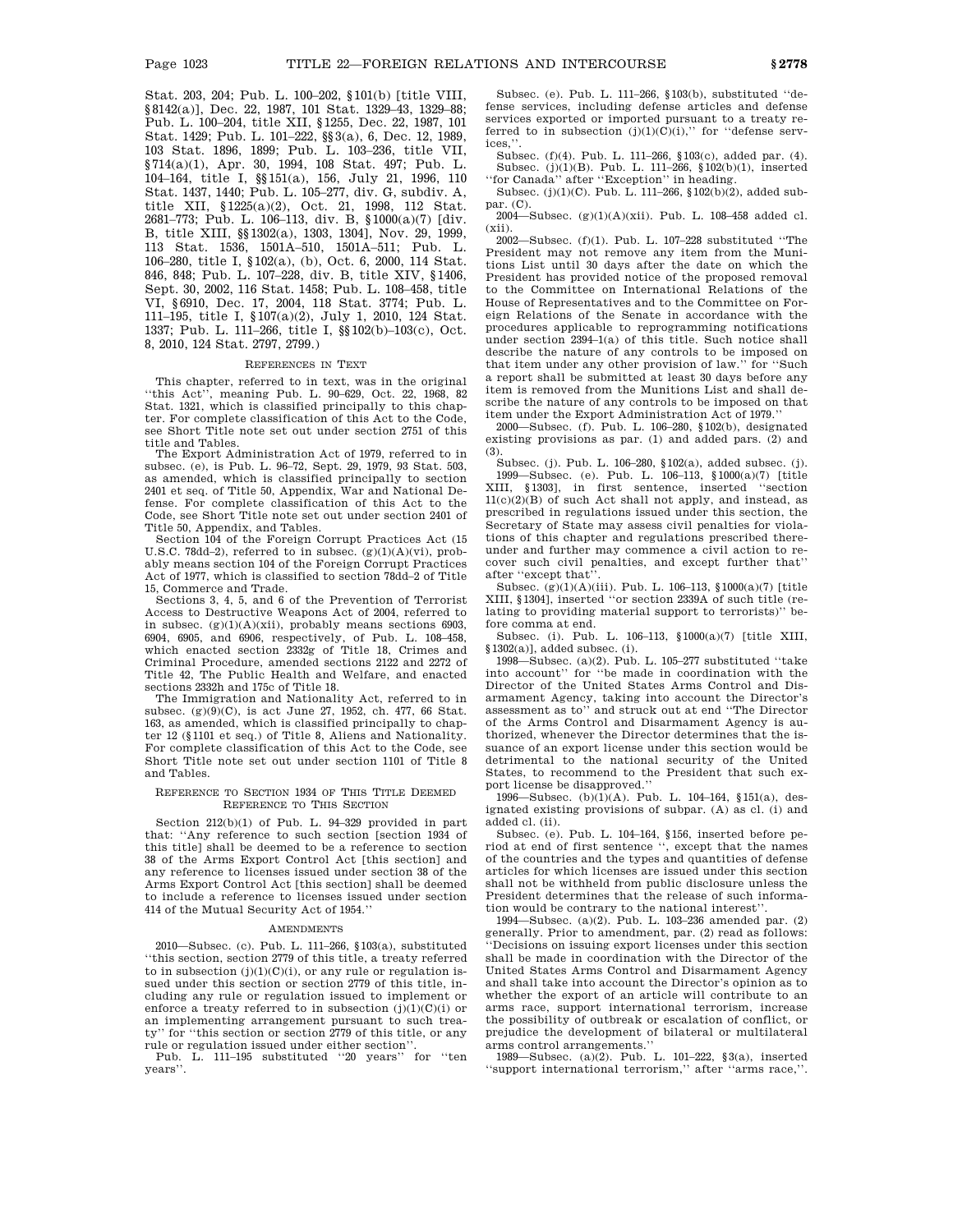Subsec. (h). Pub. L. 101–222, §6, added subsec. (h).

1987—Subsec. (b)(1). Pub. L. 100–204, §1255(b), designated existing provisions as subpar. (A) and added subpar. (B) relating to review by Secretary of the Treasury of munitions control registrations.

Pub. L. 100–202 designated existing provisions as subpar. (A) and added subpar. (B) relating to allowance of return to United States of certain military firearms, etc., under certain circumstances.

Subsec. (b)(3). Pub. L. 100–204, §1255(c), added par. (3). Subsec. (g). Pub. L. 100–204, §1255(a), added subsec. (g).

1985—Subsec. (c). Pub. L. 99–83, §119(a), inserted ''for each violation'' before ''not more'' and substituted '\$1,000,000'' for ''\$100,000'' and ''ten'' for ''two''

Subsec. (e). Pub. L. 99–83, §119(b), inserted provisions relating to civil penalty for each violation.

Pub. L. 99–64 substituted " $(g)$ " for " $(f)$ "

1981—Subsec. (b)(3). Pub. L. 97–113, §106, struck out par. (3) which placed a \$100,000,000 ceiling on commercial arms exports of major defense equipment to all countries other than NATO countries, Japan, Australia, and New Zealand.

Subsec. (f). Pub. L. 97–113, §107, added subsec. (f).

1980—Subsec. (a)(3). Pub. L. 96–533, §107(c), added par. (3).

Subsec. (b)(3). Pub. L. 96–533, §107(a), increased the limitation in the sale of major defense equipment exports to \$100,000,000 from \$35,000,000.

1979—Subsec. (b)(3). Pub. L. 96–92 increased the limitation in the sale of major defense equipment exports to \$35,000,000 from \$25,000,000.

Subsec. (d). Pub. L. 96–70 struck out subsec. (d) which provided that this section applies to and within the Canal Zone.

Subsec. (e). Pub. L. 96–72 substituted ''subsections (c), (d), (e), and (f) of section 11 of the Export Administration Act of 1979, and by subsections (a) and (c) of section 12 of such Act" for "sections  $6(c)$ ,  $(d)$ ,  $(e)$ , and  $(f)$ and 7(a) and (c) of the Export Administration Act of 1969''.

1977—Subsec. (b)(3). Pub. L. 95–92 inserted provisions relating to exceptions to prohibitions against issuance of licenses under this section and procedures applicable for implementation of such exceptions.

#### CHANGE OF NAME

Committee on International Relations of House of Representatives changed to Committee on Foreign Affairs of House of Representatives by House Resolution No. 6, One Hundred Tenth Congress, Jan. 5, 2007.

#### EFFECTIVE DATE OF 1998 AMENDMENT

Amendment by Pub. L. 105–277 effective Apr. 1, 1999, see section 1201 of Pub. L. 105–277, set out as an Effective Date note under section 6511 of this title.

#### EFFECTIVE DATE OF 1996 AMENDMENT

Section 151(b) of Pub. L. 104–164 provided that: ''Section 38(b)(1)(A)(ii) of the Arms Export Control Act, as added by subsection (a)  $[22 \text{ U.S.C. } 2778 \text{ (b)}(1)(\text{A})(\text{ii})]$ , shall apply with respect to brokering activities engaged in beginning on or after 120 days after the enactment of this Act [July 21, 1996].''

#### EFFECTIVE DATE OF 1987 AMENDMENT

Section 101(b) [title VIII, §8142(b)] of Pub. L. 100–202 provided that:

''(1) Except as provided in paragraphs (2) and (3), subparagraph (B) of section 38(b)(1) of the Arms Export Control Act [subsec.  $(b)(1)(B)$  of this section], as added by subsection (a), shall take effect at the end of the ninety-day period beginning on the date of the enactment of this Act [Dec. 22, 1987].

''(2)(A) Such subparagraph shall take effect on the date of the enactment of this Act [Dec. 22, 1987] with respect to any military firearms or ammunition (or components, parts, accessories and attachments for such firearms) with respect to which an import permit was issued by the Secretary of the Treasury on or after July 1, 1986, irrespective of whether such import permit was subsequently suspended, revoked, or withdrawn by the Secretary of the Treasury based on the application of section 38(b)(1) of the Arms Export Control Act [subsec. (b)(1) of this section] as in effect on the day before the date of the enactment of this Act.

''(B) In the case of an import permit described in subparagraph (A) which was suspended, revoked, or withdrawn by the Secretary of the Treasury during the period beginning on July 1, 1986, and ending on the date of the enactment of this Act [Dec. 22, 1987] under the conditions described in such subparagraph, such import permit shall be reinstated and reissued immediately upon the enactment of this Act, and in any event not later than ten days after the date of the enactment of this Act.

''(3) During the period preceding the revision of regulations issued under section 38(b)(1) of the Arms Export Control Act [subsec. (b)(1) of this section] to reflect the provisions of subparagraph (B) of such section, as added by subsection (a), such regulations may not be applied with respect to matters covered by paragraph (2) of this subsection so as to prohibit or otherwise restrict the importation of firearms described in that paragraph or in any other manner inconsistent with that paragraph, notwithstanding that such regulations have not yet been so revised: *Provided*, That this section shall not take effect if during the twenty day period beginning on the date of enactment of this section [Dec. 22, 1987] the Secretary of State, the Secretary of Defense, or the Secretary of the Treasury notifies Congress that he has an objection to the intent of this section: *Provided further*, That the Attorney General shall, within the period of time stated in the first proviso, submit a certification to Congress indicating whether the enactment of this section will interfere with any ongoing criminal investigation with respect to this section. If a certification of criminal investigative interference or an objection to the intent of this section is made, as herein provided, no permit shall be issued to anyone.''

#### EFFECTIVE DATE OF 1985 AMENDMENT

Section 119(c) of Pub. L. 99–83 provided that: ''This section [amending this section] shall take effect upon the date of enactment of this Act [Aug. 8, 1985] or October 1, 1985, whichever is later. The amendments made by this section apply with respect to violations occurring after the effective date of this section.''

### EFFECTIVE DATE OF 1979 AMENDMENTS

Amendment by Pub. L. 96–72 effective upon the expiration of the Export Administration Act of 1969, which terminated on Sept. 30, 1979, or upon any prior date which the Congress by concurrent resolution or the President by proclamation designated, see section 2418 and Prior Provisions note set out under section 2413 of Title 50, Appendix, War and National Defense.

Amendment by Pub. L. 96–70 effective Oct. 1, 1979, see section 3304 of Pub. L. 96–70, set out as an Effective Date note under section 3601 of this title.

#### REGULATIONS

Pub. L. 111–266, title I, §106, Oct. 8, 2010, 124 Stat. 2802, provided that: ''The President is authorized to issue regulations pursuant to the Arms Export Control Act (22 U.S.C. 2751 et seq.) to implement and enforce the Treaty Between the Government of the United States of America and the Government of the United Kingdom of Great Britain and Northern Ireland Concerning Defense Trade Cooperation, done at Washington and London on June 21 and 26, 2007 (and any implementing arrangement thereto) and the Treaty Between the Government of the United States of America and the Government of Australia Concerning Defense Trade Cooperation, done at Sydney, September 5, 2007 (and any implementing arrangement thereto), consistent with other applicable provisions of the Arms Export Control Act, as amended by this Act [see Short Title of 2010 Amendment notes set out under section 2751 of this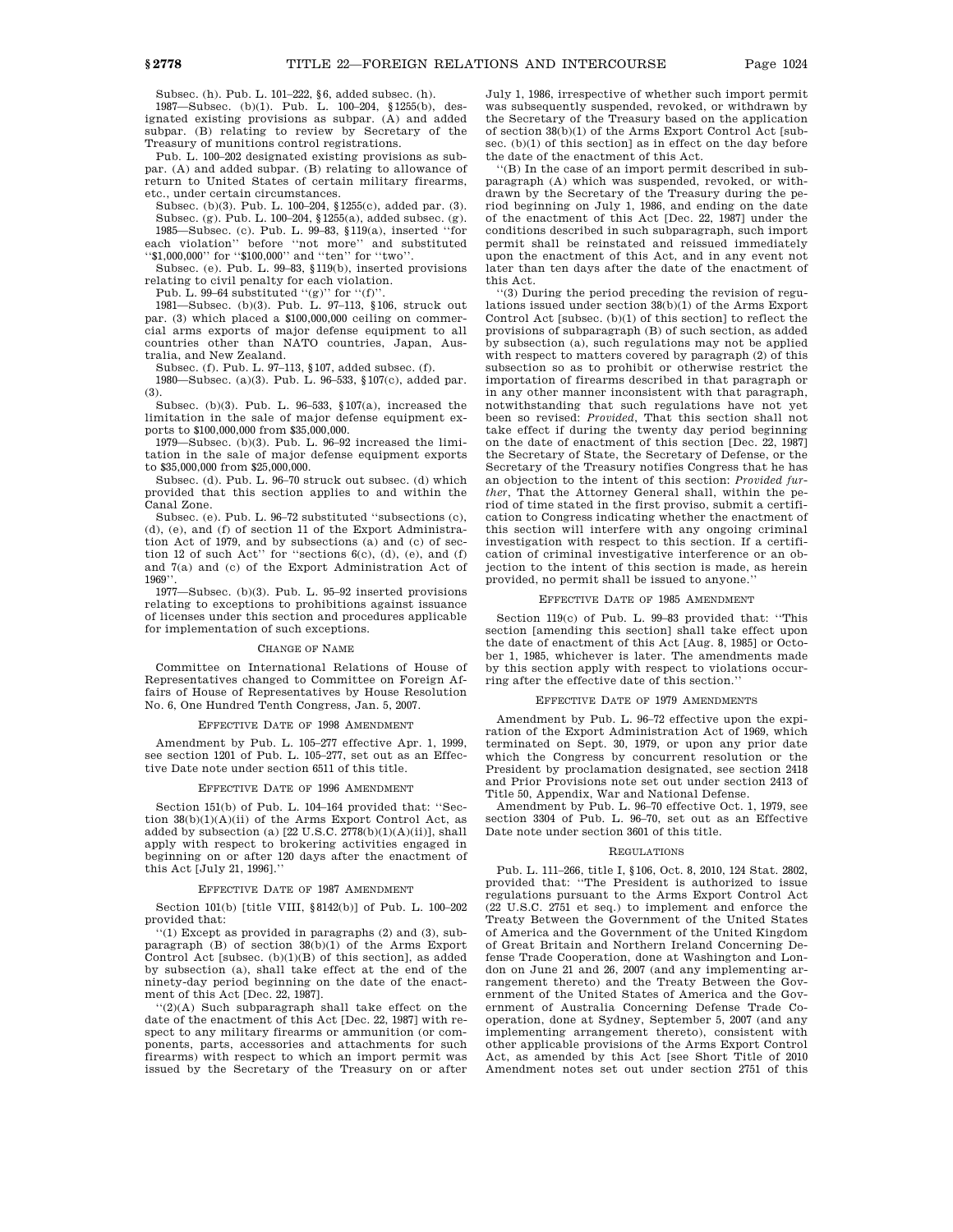title], and with the terms of any resolution of advice and consent adopted by the Senate with respect to either treaty.

### RULE OF CONSTRUCTION

Pub. L. 111–266, title I, §107, Oct. 8, 2010, 124 Stat. 2802, provided that: ''Nothing in this title [see section 101 of Pub. L. 111–266, set out as a Short Title of 2010 Amendment note under section 2751 of this title], the Treaty Between the Government of the United States of America and the Government of the United Kingdom of Great Britain and Northern Ireland Concerning Defense Trade Cooperation, done at Washington and London on June 21 and 26, 2007 (and any implementing arrangement thereto), the Treaty Between the Government of the United States of America and the Government of Australia Concerning Defense Trade Cooperation, done at Sydney, September 5, 2007 (and any implementing arrangement thereto), or in any regulation issued to implement either treaty, shall be construed to modify or supersede any provision of law or regulation other than the Arms Export Control Act (22 U.S.C. 2751 et seq.), as amended by this Act [see Short Title of 2010 Amendment notes set out under section 2751 of this title], and the International Traffic in Arms Regulations (subchapter M of chapter I of title 22, Code of Federal Regulations).''

#### DELEGATION OF FUNCTIONS

Functions of President under this section, with certain exceptions, delegated to Secretary of State, with concurrence of Secretary of Defense required for designations of items or categories of items which are considered as defense articles or services subject to export control under this section, by section 1(*l*)(1) of Ex. Ord. No. 11958, Jan. 18, 1977, 42 F.R. 4311, as amended, set out as a note under section 2751 of this title.

Functions of President under this section relating to the control of import of defense articles and services transferred to Attorney General, with certain requirements for considering the views of Secretary of State and for receiving concurrence of Secretary of State and Secretary of Defense for designations of items or categories of items which are considered as defense articles and services subject to import control under this section, by section 1(*l*)(2) of Ex. Ord. No. 11958.

Functions of President which involve subsec. (e) of this section and are agreed to by Secretary of State and Secretary of Commerce delegated to Secretary of Commerce to be carried out on behalf of Secretary of State by section 1(*l*)(3) of Ex. Ord. No. 11958.

### LIMITATION ON IMPLEMENTING ARRANGEMENTS

Pub. L. 111–266, title I, §105, Oct. 8, 2010, 124 Stat. 2800, provided that:

''(a) IN GENERAL.—No amendment to an implementing arrangement concluded pursuant to a treaty referred to in section  $38(j)(1)(C)(i)$  of the Arms Export Control Act, as added by this Act [22 U.S.C.  $2778(j)(1)(C)(i)$ , shall enter into effect for the United States unless the Congress adopts, and there is enacted, legislation approving the entry into effect of that amendment for the United States.

''(b) COVERED AMENDMENTS.—

''(1) IN GENERAL.—The requirements specified in subsection (a) shall apply to any amendment other than an amendment that addresses an administrative or technical matter. The requirements in subsection (a) shall not apply to any amendment that solely addresses an administrative or technical matter.

''(2) U.S.-UK IMPLEMENTING ARRANGEMENT.—In the case of the Implementing Arrangement Pursuant to the Treaty Between the Government of the United States of America and the Government of the United Kingdom of Great Britain and Northern Ireland Concerning Defense Trade Cooperation, signed at Washington February 14, 2008, amendments to which the requirements specified in subsection (a) apply shall include—

''(A) any amendment to section 2, paragraphs (1), (2), or (3) that modifies the criteria governing operations, programs, and projects to which the treaty applies;

 $\cdot$ <sup>( $\cdot$ </sup>(B) any amendment to section 3, paragraphs (1) or (2) that modifies the criteria governing end-use requirements and the requirements for approved community members responding to United States Government solicitations;

 $(C)$  any amendment to section 4, paragraph  $(4)$ that modifies the criteria for including items on

the list of defense articles exempt from the treaty; ''(D) any amendment to section 4, paragraph (7) that modifies licensing and other applicable requirements relating to items added to the list of defense articles exempt from the scope of the treaty; ''(E) any amendment to section 7, paragraph (4)

that modifies the criteria for eligibility in the approved community under the treaty for nongovernmental United Kingdom entities and facilities;

 $'(F)$  any amendment to section 7, paragraph  $(9)$ that modifies the conditions for suspending or removing a United Kingdom entity from the approved community under the treaty;

 $f(G)$  any amendment to section 7, paragraphs  $(11)$ or (12) that modifies the conditions under which individuals may be granted access to defense articles exported under the treaty;

 $\widetilde{H}(H)$  any amendment to section 9, paragraphs (1), (3), (7), (8), (9), (12), or (13) that modifies the circumstances under which United States Government approval is required for the re-transfer or re-export of a defense article, or to exceptions to such requirement; and

''(I) any amendment to section 11, paragraph (4)(b) that modifies conditions of entry to the United Kingdom community under the treaty.

'(3) U.S.-AUSTRALIA IMPLEMENTING ARRANGEMENT. In the case of the Implementing Arrangement Pursuant to the Treaty Between the Government of the United States of America and the Government of the [sic] Australia Concerning Defense Trade Cooperation, signed at Washington March 14, 2008, amendments to which the requirements specified in subsection (a) apply shall include—

 $'(A)$  any amendment to section 2, paragraphs  $(1)$ , (2), or (3) that modifies the criteria governing operations, programs, and projects to which the treaty applies;

 $($ B) any amendment to section 3, paragraphs  $(1)$ or (2) that modifies the criteria governing end-use requirements and the requirements for approved community members responding to United States

Government solicitations; ''(C) any amendment to section 4, paragraph (4) that modifies criteria for including items on the list of defense articles exempt from the scope of the treaty;

 $\cdot\cdot\cdot$ (D) any amendment to section 4, paragraph (7) that modifies licensing and other applicable requirements relating to items added to the list of defense articles exempt from the scope of the treaty;

''(E) any amendment to section 6, paragraph (4) that modifies the criteria for eligibility in the approved community under the treaty for nongovernmental Australian entities and facilities;

 $'(F)$  any amendment to section 6, paragraph  $(9)$ that modifies the conditions for suspending or removing an Australian entity from the Australia community under the treaty;

 $'(G)$  any amendment to section 6, paragraphs  $(11)$ , (12), (13), or (14) that modifies the conditions under which individuals may be granted access to defense articles exported under the treaty;

''(H) any amendment to section 9, paragraphs (1), (2), (4), (7), or (8) that modifies the circumstances under which United States Government approval is required for the re-transfer or re-export of a defense article, or to exceptions to such requirement; and

''(I) any amendment to section 11, paragraph (6) that modifies conditions of entry to the Australian community under the treaty.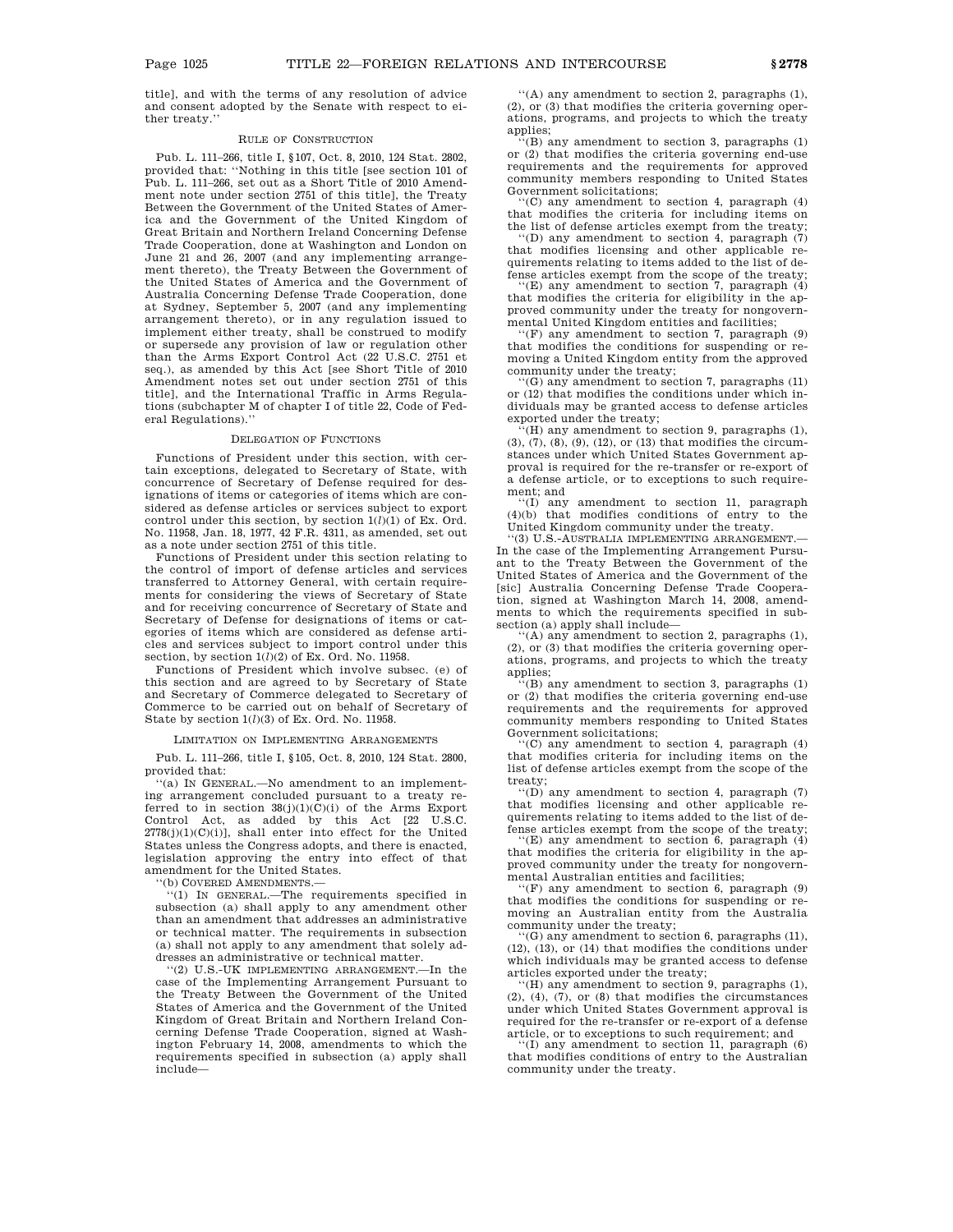''(c) CONGRESSIONAL NOTIFICATION FOR OTHER AMEND-MENTS TO IMPLEMENTING ARRANGEMENTS.—Not later than 15 days before any amendment to an implementing arrangement to which subsection (a) does not apply shall take effect, the President shall provide to the Committee on Foreign Relations of the Senate and the Committee on Foreign Affairs of the House of Representatives a report containing—

''(1) the text of the amendment; and

''(2) an analysis of the amendment's effect, including an analysis regarding why subsection (a) does not apply.''

INFORMATION MANAGEMENT PRIORITIES

Pub. L. 107–228, div. B, title XIV, §1403, Sept. 30, 2002, 116 Stat. 1453, provided that:

''(a) OBJECTIVE.—The Secretary shall establish a secure, Internet-based system for the filing and review of applications for export of Munitions List items.

(b) ESTABLISHMENT OF AN ELECTRONIC SYSTEM.-- Of the amount made available pursuant to section 1402 of this Act  $[116 \text{ Stat. } 1453]$ , \$3,000,000 is authorized to be available to fully automate the Defense Trade Application System, and to ensure that the system—

''(1) is a secure, electronic system for the filing and review of Munitions List license applications;

''(2) is accessible by United States companies through the Internet for the purpose of filing and tracking their Munitions List license applications; and

'(3) is capable of exchanging data with-

''(A) the Export Control Automated Support System of the Department of Commerce;

''(B) the Foreign Disclosure and Technology Information System and the USXPORTS systems of the Department of Defense;

''(C) the Export Control System of the Central Intelligence Agency; and

''(D) the Proliferation Information Network System of the Department of Energy.

''(c) MUNITIONS LIST DEFINED.—In this section, the term 'Munitions List' means the United States Munitions List of defense articles and defense services controlled under section 38 of the Arms Export Control Act (22 U.S.C. 2778).''

[For definition of ''Secretary'' as used in section 1403 of Pub. L. 107–228, set out above, see section 3 of Pub. L. 107–228, set out as a note under section 2651 of this title.]

#### EFFECTIVE REGULATION OF SATELLITE EXPORT ACTIVITIES

Pub. L. 106–113, div. B, §1000(a)(7) [div. B, title XIII, §1309], Nov. 29, 1999, 113 Stat. 1536, 1501A–513, provided that:

''(a) LICENSING REGIME.—

''(1) ESTABLISHMENT.—The Secretary of State shall establish a regulatory regime for the licensing for export of commercial satellites, satellite technologies, their components, and systems which shall include expedited approval, as appropriate, of the licensing for export by United States companies of commercial satellites, satellite technologies, their components, and systems, to NATO allies and major non-NATO allies (as used within the meaning of section 644(q) of the Foreign Assistance Act of 1961 [22 U.S.C. 2403(q)]).

''(2) REQUIREMENTS.—For proposed exports to those nations which meet the requirements of paragraph (1), the regime should include expedited processing of requests for export authorizations that—

''(A) are time-critical, including a transfer or exchange of information relating to a satellite failure or anomaly in-flight or on-orbit;

''(B) are required to submit bids to procurements offered by foreign persons;

''(C) relate to the re-export of unimproved materials, products, or data; or

''(D) are required to obtain launch and on-orbit insurance.

''(3) ADDITIONAL REQUIREMENTS.—In establishing the regulatory regime under paragraph (1), the Secretary of State shall ensure that—

''(A) United States national security considerations and United States obligations under the Missile Technology Control Regime are given priority in the evaluation of any license; and

''(B) such time is afforded as is necessary for the Department of Defense, the Department of State, and the United States intelligence community to conduct a review of any license.

''(b) FINANCIAL AND PERSONNEL RESOURCES.—Of the funds authorized to be appropriated in section  $101(1)(A)$ [113 Stat. 1501A–410], \$9,000,000 is authorized to be appropriated for the Office of Defense Trade Controls of the Department of State for each of the fiscal years 2000 and 2001, to enable that office to carry out its responsibilities.

''(c) IMPROVEMENT AND ASSESSMENT.—The Secretary of State should, not later than 6 months after the date of the enactment of this Act [Nov. 29, 1999], submit to the Congress a plan for—

''(1) continuously gathering industry and public suggestions for potential improvements in the Department of State's export control regime for commercial satellites; and

''(2) arranging for the conduct and submission to Congress, not later than 15 months after the date of the enactment of this Act, of an independent review of the export control regime for commercial satellites as to its effectiveness at promoting national security and economic competitiveness.''

### PROLIFERATION AND EXPORT CONTROLS

Pub. L. 106–65, div. A, title XIV, §§1402–1405, 1408–1412, Oct. 5, 1999, 113 Stat. 798–804, as amended by Pub. L. 106–398, §1 [[div. A], title XII, §1204], Oct. 30, 2000, 114 Stat. 1654, 1654A–325; Pub. L. 107–107, div. A, title X, §1048(g)(8), Dec. 28, 2001, 115 Stat. 1228, provided that:

''SEC. 1402. ANNUAL REPORT ON TRANSFERS OF MILITARILY SENSITIVE TECHNOLOGY TO COUNTRIES AND ENTITIES OF CONCERN

''(a) ANNUAL REPORT.—Not later than March 30 of each year beginning in the year 2000 and ending in the year 2007, the President shall transmit to Congress a report on transfers to countries and entities of concern during the preceding calendar year of the most significant categories of United States technologies and technical information with potential military applications.

''(b) CONTENTS OF REPORT.—The report required by subsection (a) shall include, at a minimum, the following: ''(1) An assessment by the Director of Central Intel-

ligence of efforts by countries and entities of concern to acquire technologies and technical information referred to in subsection (a) during the preceding calendar year.

''(2) An assessment by the Secretary of Defense, in consultation with the Joint Chiefs of Staff and the Director of Central Intelligence, of the cumulative impact of licenses granted by the United States for exports of technologies and technical information referred to in subsection (a) to countries and entities of concern during the preceding 5-calendar year period on—

''(A) the military capabilities of such countries and entities; and

''(B) countermeasures that may be necessary to overcome the use of such technologies and technical information.

''(3) An audit by the Inspectors General of the Departments of Defense, State, Commerce, and Energy, in consultation with the Director of Central Intelligence and the Director of the Federal Bureau of Investigation, of the policies and procedures of the United States Government with respect to the export of technologies and technical information referred to

in subsection (a) to countries and entities of concern. ''(4) The status of the implementation or other disposition of recommendations included in reports of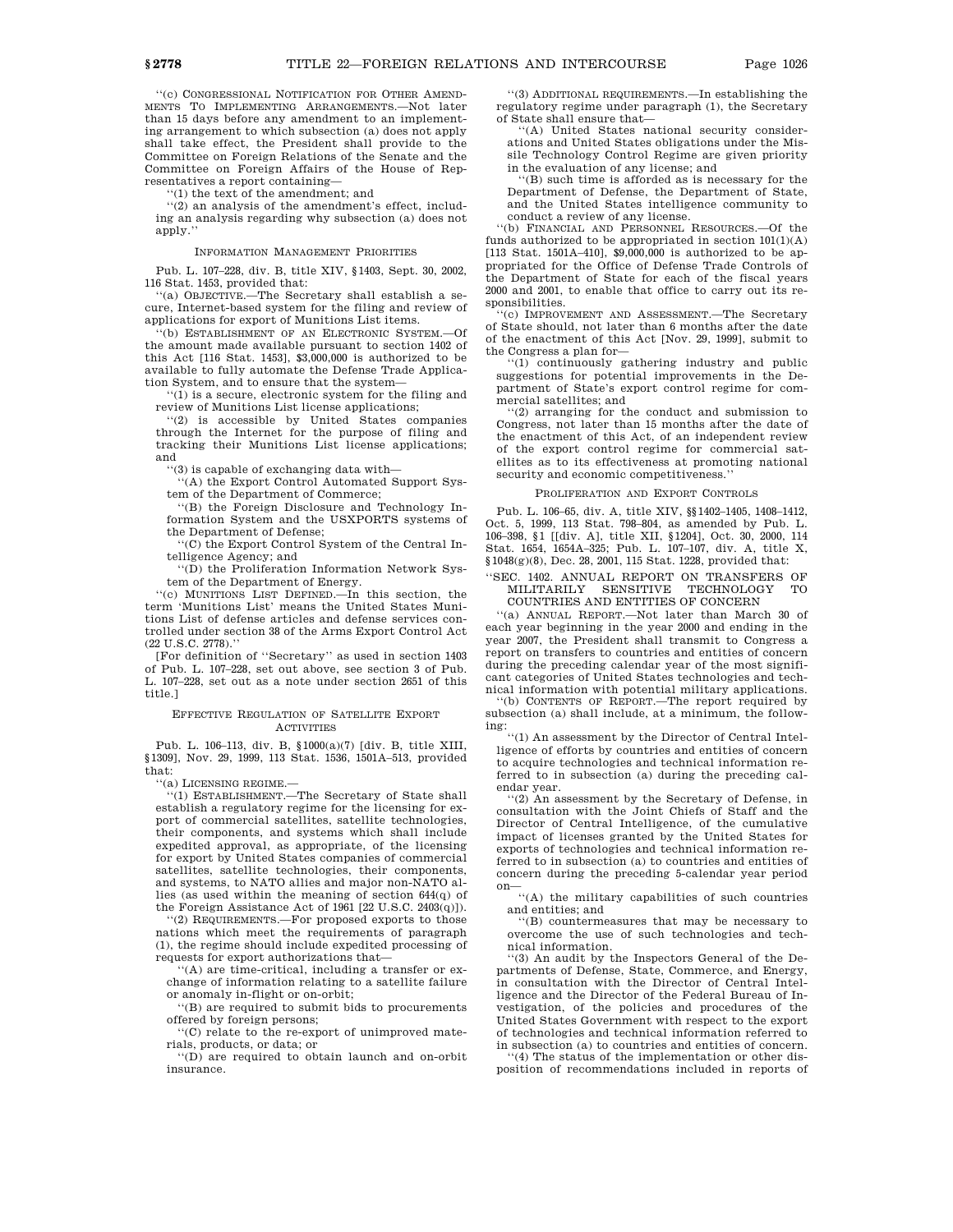audits by Inspectors General that have been set forth in a previous annual report under this section pursuant to paragraph (3).

'(c) ADDITIONAL REQUIREMENT FOR FIRST REPORT.-The first annual report required by subsection (a) shall include an assessment by the Inspectors General of the Departments of State, Defense, Commerce, and the Treasury and the Inspector General of the Central Intelligence Agency of the adequacy of current export controls and counterintelligence measures to protect against the acquisition by countries and entities of concern of United States technology and technical information referred to in subsection (a).

(d) SUPPORT OF OTHER AGENCIES.—Upon the request of the officials responsible for preparing the assessments required by subsection (b), the heads of other departments and agencies shall make available to those officials all information necessary to carry out the requirements of this section.

''(e) CLASSIFIED AND UNCLASSIFIED REPORTS.—Each report required by this section shall be submitted in classified form and unclassified form.

''(f) DEFINITION.—As used in this section, the term 'countries and entities of concern' means—

''(1) any country the government of which the Secretary of State has determined, for purposes of section 6(j) of the Export Administration Act of 1979 [50 U.S.C. App. 2405(j)] or other applicable law, to have repeatedly provided support for acts of international terrorism;

''(2) any country that—

''(A) has detonated a nuclear explosive device (as defined in section 830(4) of the Nuclear Proliferation Prevention Act of 1994 (22 U.S.C. 6305(4))); and ''(B) is not a member of the North Atlantic Trea-

ty Organization; and

''(3) any entity that—

''(A) is engaged in international terrorism or activities in preparation thereof; or

''(B) is directed or controlled by the government of a country described in paragraph (1) or (2).

''SEC. 1403. RESOURCES FOR EXPORT LICENSE FUNCTIONS

''(a) OFFICE OF DEFENSE TRADE CONTROLS.— ''(1) IN GENERAL.—The Secretary of State shall take the necessary steps to ensure that, in any fiscal year, adequate resources are allocated to the functions of the Office of Defense Trade Controls of the Department of State relating to the review and processing of export license applications so as to ensure that those functions are performed in a thorough and timely manner.

''(2) AVAILABILITY OF EXISTING APPROPRIATIONS.— The Secretary of State shall take the necessary steps to ensure that those funds made available under the heading 'Administration of Foreign Affairs, Diplomatic and Consular Programs' in title IV of the Departments of Commerce, Justice, and State, the Judiciary, and Related Agencies Appropriations Act, 1999, as contained in the Omnibus Consolidated and Emergency Supplemental Appropriations Act, 1999 (Public Law 105–277) [112 Stat. 2681–92] are made available, upon the enactment of this Act, to the Office of Defense Trade Controls of the Department of State to carry out the purposes of the Office.

''(b) DEFENSE THREAT REDUCTION AGENCY.—The Secretary of Defense shall take the necessary steps to ensure that, in any fiscal year, adequate resources are allocated to the functions of the Defense Threat Reduction Agency of the Department of Defense relating to the review of export license applications so as to ensure that those functions are performed in a thorough and timely manner.

''(c) UPDATING OF STATE DEPARTMENT REPORT.—Not later than March 1, 2000, the Secretary of State, in consultation with the Secretary of Defense and the Secretary of Commerce, shall transmit to Congress a report updating the information reported to Congress under section 1513(d)(3) of the Strom Thurmond National Defense Authorization Act for Fiscal Year 1999 [Pub. L. 105–261] (22 U.S.C. 2778 note).

''SEC. 1404. SECURITY IN CONNECTION WITH SAT-ELLITE EXPORT LICENSING

''As a condition of the export license for any satellite to be launched in a country subject to section 1514 of the Strom Thurmond National Defense Authorization Act for Fiscal Year 1999 [Pub. L. 105–261] (22 U.S.C. 2778 note), the Secretary of State shall require the following:

''(1) That the technology transfer control plan required by section 1514(a)(1) of the Strom Thurmond National Defense Authorization Act for Fiscal Year 1999 (22 U.S.C. 2778 note) be prepared by the Department of Defense and the licensee, and that the plan set forth enhanced security arrangements for the launch of the satellite, both before and during launch operations.

''(2) That each person providing security for the launch of that satellite—

''(A) report directly to the launch monitor with regard to issues relevant to the technology transfer control plan;

''(B) have received appropriate training in the International Trafficking in Arms Regulations (hereafter in this title [enacting this note and amending provisions set out as a note under section 2404 of Title 50, Appendix, War and National Defense] referred to as 'ITAR').

''(C) have significant experience and expertise with satellite launches; and

''(D) have been investigated in a manner at least as comprehensive as the investigation required for the issuance of a security clearance at the level designated as 'Secret'.

''(3) That the number of such persons providing security for the launch of the satellite shall be sufficient to maintain 24-hour security of the satellite and related launch vehicle and other sensitive technology.

''(4) That the licensee agree to reimburse the Department of Defense for all costs associated with the provision of security for the launch of the satellite.

"SEC. 1405. REPORTING OF TECHNOLOGY TRANS-MITTED TO PEOPLE'S REPUBLIC OF CHINA AND OF FOREIGN LAUNCH SECURITY VIOLA-TIONS

''(a) MONITORING OF INFORMATION.—The Secretary of Defense shall require that space launch monitors of the Department of Defense assigned to monitor launches in the People's Republic of China maintain records of all information authorized to be transmitted to the People's Republic of China with regard to each space launch that the monitors are responsible for monitoring, including copies of any documents authorized for such transmission, and reports on launch-related activities.

''(b) TRANSMISSION TO OTHER AGENCIES.—The Secretary of Defense shall ensure that records under subsection (a) are transmitted on a current basis to appropriate elements of the Department of Defense and to the Department of State, the Department of Commerce, and the Central Intelligence Agency.

''(c) RETENTION OF RECORDS.—Records described in subsection (a) shall be retained for at least the period of the statute of limitations for violations of the Arms Export Control Act [22 U.S.C. 2751 et seq.].

''(d) GUIDELINES.—The Secretary of Defense shall prescribe guidelines providing space launch monitors of the Department of Defense with the responsibility and the ability to report serious security violations, problems, or other issues at an overseas launch site directly to the headquarters office of the responsible Department of Defense component.

''SEC. 1408. ENHANCED MULTILATERAL EXPORT CONTROLS

(a) NEW INTERNATIONAL CONTROLS.—The President shall seek to establish new enhanced international con-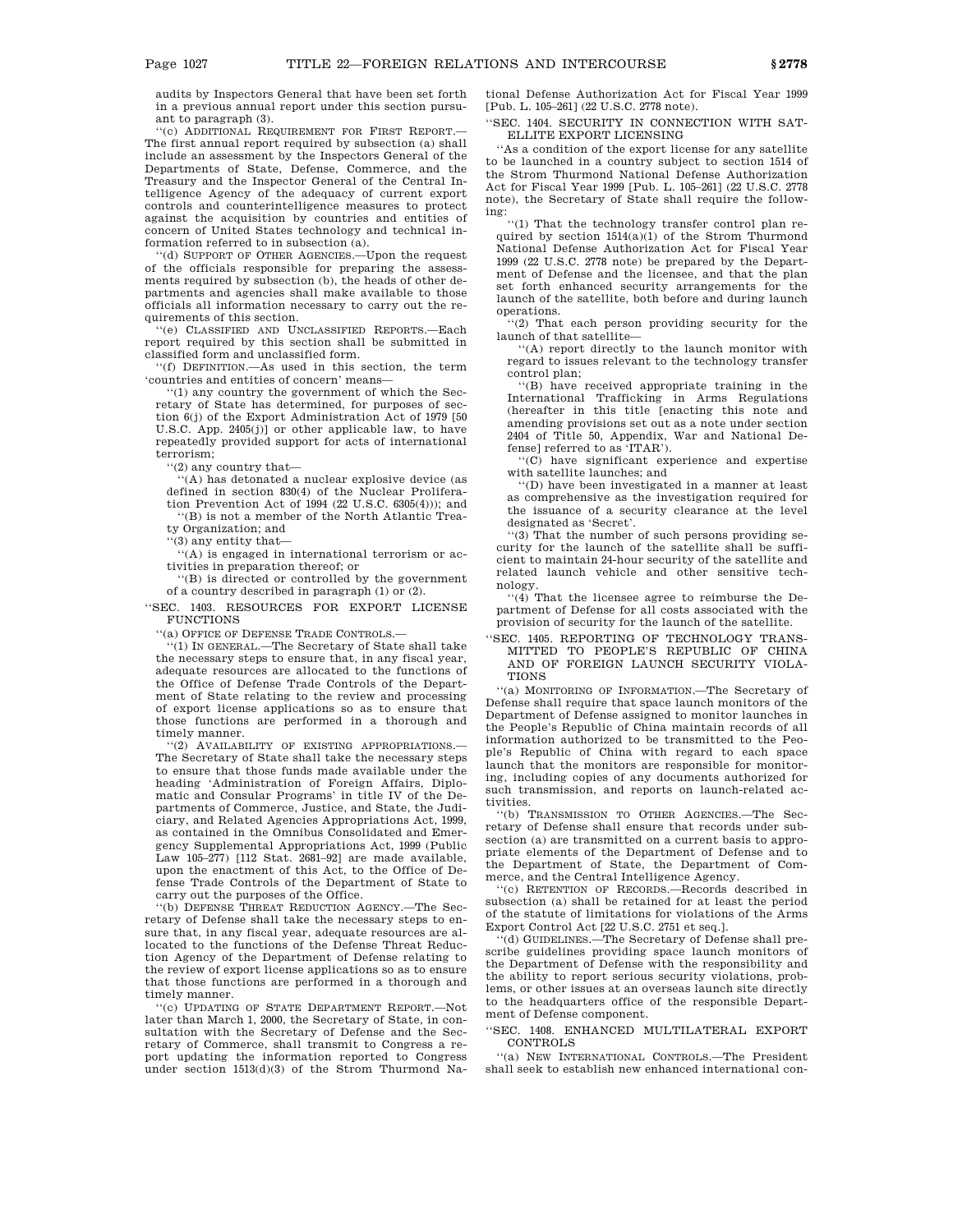trols on technology transfers that threaten international peace and United States national security.

''(b) IMPROVED SHARING OF INFORMATION.—The President shall take appropriate actions to improve the sharing of information by nations that are major exporters of technology so that the United States can track movements of technology covered by the Wassenaar Arrangement and enforce technology controls and re-export requirements for such technology.

'(c) DEFINITION.—As used in this section, the term 'Wassenaar Arrangement' means the multilateral export control regime covering conventional armaments and sensitive dual-use goods and technologies that was agreed to by 33 co-founding countries in July 1996 and began operation in September 1996.

''SEC. 1409. ENHANCEMENT OF ACTIVITIES OF DE-FENSE THREAT REDUCTION AGENCY

''(a) IN GENERAL.—Not later than 180 days after the date of the enactment of this Act [Oct. 5, 1999], the Secretary of Defense shall prescribe regulations to—

 $(1)$  authorize the personnel of the Defense Threat Reduction Agency (DTRA) who monitor satellite launch campaigns overseas to suspend such campaigns at any time if the suspension is required for purposes of the national security of the United States;

''(2) ensure that persons assigned as space launch campaign monitors are provided sufficient training and have adequate experience in the regulations prescribed by the Secretary of State known as the ITAR and have significant experience and expertise with satellite technology, launch vehicle technology, and launch operations technology;

''(3) ensure that adequate numbers of such monitors are assigned to space launch campaigns so that 24 hour, 7-day per week coverage is provided;

''(4) take steps to ensure, to the maximum extent possible, the continuity of service by monitors for the entire space launch campaign period (from satellite marketing to launch and, if necessary, completion of a launch failure analysis);

''(5) adopt measures designed to make service as a space launch campaign monitor an attractive career opportunity;

 $(6)$  allocate funds and other resources to the Agency at levels sufficient to prevent any shortfalls in the number of such personnel;

''(7) establish mechanisms in accordance with the provisions of section  $1514(a)(2)(A)$  of the Strom Thurmond National Defense Authorization Act for Fiscal Year 1999 (Public Law 105–261; 112 Stat. 2175; 22 U.S.C. 2778 note) that provide for—

''(A) the payment to the Department of Defense by the person or entity receiving the launch monitoring services concerned, before the beginning of a fiscal year, of an amount equal to the amount estimated to be required by the Department to monitor the launch campaigns during that fiscal year;

''(B) the reimbursement of the Department of Defense, at the end of each fiscal year, for amounts expended by the Department in monitoring the launch campaigns in excess of the amount provided under subparagraph (A); and

''(C) the reimbursement of the person or entity receiving the launch monitoring services if the amount provided under subparagraph (A) exceeds the amount actually expended by the Department of Defense in monitoring the launch campaigns;

''(8) review and improve guidelines on the scope of permissible discussions with foreign persons regarding technology and technical information, including the technology and technical information that should not be included in such discussions;

''(9) provide, in conjunction with other Federal agencies, on at least an annual basis, briefings to the officers and employees of United States commercial satellite entities on United States export license standards, guidelines, and restrictions, and encourage such officers and employees to participate in such briefings;

''(10) establish a system for—

''(A) the preparation and filing by personnel of the Agency who monitor satellite launch campaigns overseas of detailed reports of all relevant activities observed by such personnel in the course of monitoring such campaigns;

''(B) the systematic archiving of reports filed under subparagraph (A); and

''(C) the preservation of such reports in accordance with applicable laws; and

''(11) establish a counterintelligence program within the Agency as part of its satellite launch monitoring program.

''(b) ANNUAL REPORT ON IMPLEMENTATION OF SAT-ELLITE TECHNOLOGY SAFEGUARDS.—(1) The Secretary of Defense and the Secretary of State shall each submit to Congress each year, as part of the annual report for that year under section 1514(a)(8) of the Strom Thurmond National Defense Authorization Act for Fiscal Year 1999 [Pub. L. 105–261, 22 U.S.C. 2778 note], the following:

''(A) A summary of the satellite launch campaigns and related activities monitored by the Defense Threat Reduction Agency during the preceding fiscal year.

''(B) A description of any license infractions or violations that may have occurred during such campaigns and activities.

''(C) A description of the personnel, funds, and other resources dedicated to the satellite launch monitoring program of the Agency during that fiscal year.

''(D) An assessment of the record of United States satellite makers in cooperating with Agency monitors, and in complying with United States export control laws, during that fiscal year.

''(2) Each report under paragraph (1) shall be submitted in classified form and unclassified form.

''SEC. 1410. TIMELY NOTIFICATION OF LICENSING DECISIONS BY THE DEPARTMENT OF STATE

''Not later than 180 days after the date of the enactment of this Act [Oct. 5, 1999], the Secretary of State shall prescribe regulations to provide timely notice to the manufacturer of a commercial satellite of United States origin of the final determination of the decision on the application for a license involving the overseas launch of such satellite.

'SEC. 1411. ENHANCED INTELLIGENCE CONSULTA-TION ON SATELLITE LICENSE APPLICATIONS

''(a) CONSULTATION DURING REVIEW OF APPLICA-TIONS.—The Secretary of State and Secretary of Defense, as appropriate, shall consult with the Director of Central Intelligence during the review of any application for a license involving the overseas launch of a commercial satellite of United States origin. The purpose of the consultation is to assure that the launch of the satellite, if the license is approved, will meet the requirements necessary to protect the national security interests of the United States.

''(b) ADVISORY GROUP.—(1) The Director of Central Intelligence shall establish within the intelligence community an advisory group to provide information and analysis to Congress, and to appropriate departments and agencies of the Federal Government, on the national security implications of granting licenses involving the overseas launch of commercial satellites of United States origin.

"(2) The advisory group shall include technicallyqualified representatives of the Central Intelligence Agency, the Defense Intelligence Agency, the National Security Agency, the National Air Intelligence Center, and the Department of State Bureau of Intelligence and Research and representatives of other elements of the intelligence community with appropriate expertise.

''(3) In addition to the duties under paragraph (1), the advisory group shall—

''(A) review, on a continuing basis, information relating to transfers of satellite, launch vehicle, or other technology or knowledge with respect to the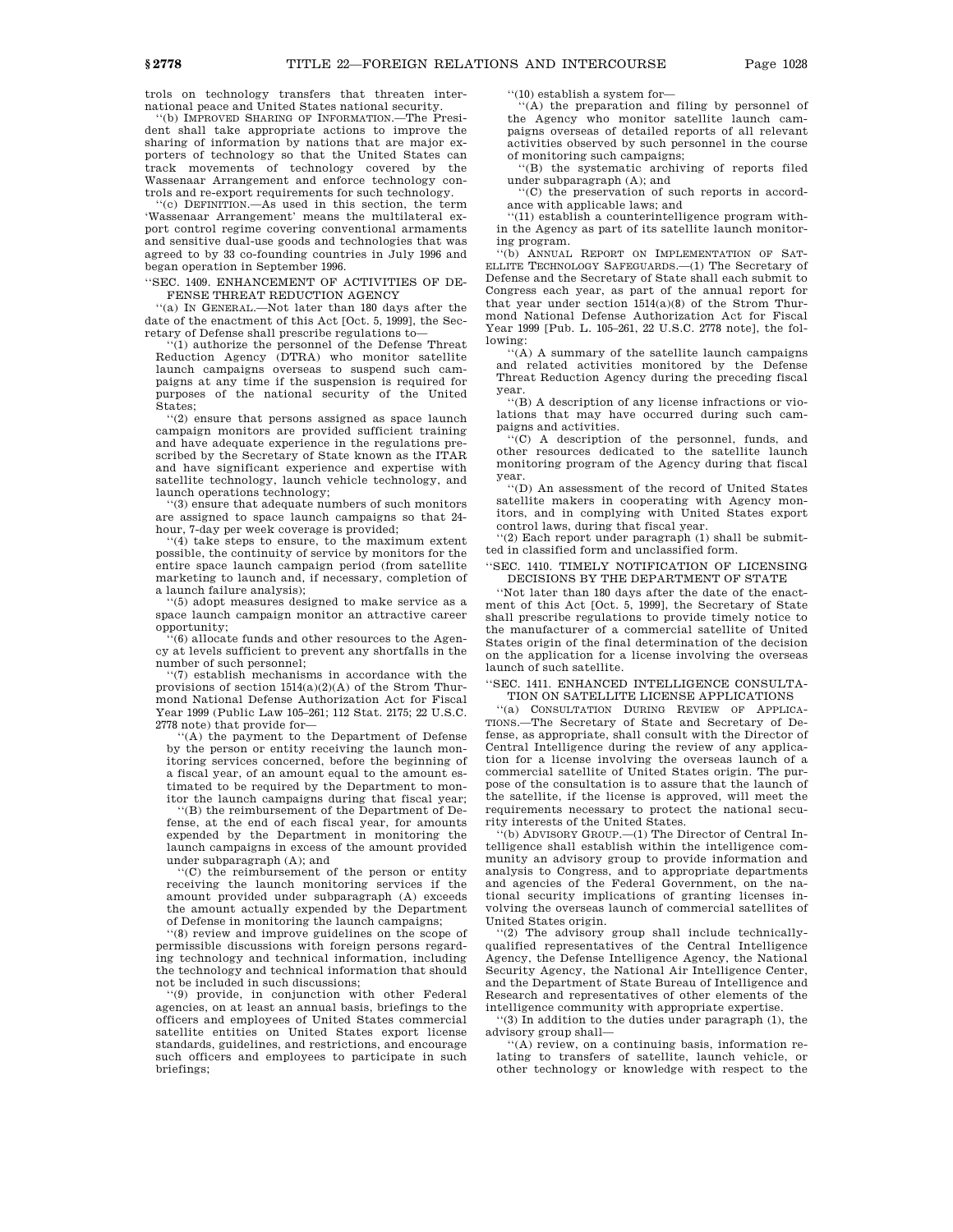course of the overseas launch of commercial satellites of United States origin; and

''(B) analyze the potential impact of such transfers on the space and military systems, programs, or activities of foreign countries.

''(4) The Director of the Nonproliferation Center of the Central Intelligence Agency shall serve as chairman of the advisory group.

 $(5)(A)$  The advisory group shall, upon request (but not less often than annually), submit reports on the matters referred to in paragraphs (1) and (3) to the appropriate committees of Congress and to appropriate departments and agencies of the Federal Government.

 $($ B) The first annual report under subparagraph  $(A)$ shall be submitted not later than one year after the date of the enactment of this Act [Oct. 5, 1999].

''(c) INTELLIGENCE COMMUNITY DEFINED.—In this section, the term 'intelligence community' has the meaning given that term in section 3(4) of the National Security Act of 1947 (50 U.S.C. 401a(4)).

### ''SEC. 1412. INVESTIGATIONS OF VIOLATIONS OF EXPORT CONTROLS BY UNITED STATES SAT-ELLITE MANUFACTURERS

''(a) NOTICE TO CONGRESS OF INVESTIGATIONS.—The President shall promptly notify the appropriate committees of Congress whenever an investigation is undertaken by the Department of Justice of—

'(1) an alleged violation of United States export control laws in connection with a commercial satellite of United States origin; or

''(2) an alleged violation of United States export control laws in connection with an item controlled under section 38 of the Arms Export Control Act (22 U.S.C. 2778) that is likely to cause significant harm or damage to the national security interests of the United States.

''(b) NOTICE TO CONGRESS OF CERTAIN EXPORT WAIV-ERS.—The President shall promptly notify the appropriate committees of Congress whenever an export waiver pursuant to section 902 of the Foreign Relations Authorization Act, Fiscal Years 1990 and 1991 [Pub. L. 101–246] (22 U.S.C. 2151 note) is granted on behalf of any United States person that is the subject of an investigation described in subsection (a). The notice shall include a justification for the waiver.

'(c) EXCEPTION.—The requirements in subsections (a) and (b) shall not apply if the President determines that notification of the appropriate committees of Congress under such subsections would jeopardize an on-going criminal investigation. If the President makes such a determination, the President shall provide written notification of such determination to the Speaker of the House of Representatives, the majority leader of the Senate, the minority leader of the House of Representatives, and the minority leader of the Senate. The notification shall include a justification for the determination.

''(d) IDENTIFICATION OF PERSONS SUBJECT TO INVES-TIGATION.—The Secretary of State and the Attorney General shall develop appropriate mechanisms to identify, for the purposes of processing export licenses for commercial satellites, persons who are the subject of an investigation described in subsection (a).

'(e) PROTECTION OF CLASSIFIED AND OTHER SENSITIVE INFORMATION.—The appropriate committees of Congress shall ensure that appropriate procedures are in place to protect from unauthorized disclosure classified information, information relating to intelligence sources and methods, and sensitive law enforcement information that is furnished to those committees pursuant to this section.

''(f) STATUTORY CONSTRUCTION.—Nothing in this section shall be construed to modify or supersede any other requirement to report information on intelligence activities to Congress, including the requirement under section 501 of the National Security Act of 1947 (50 U.S.C. 413).

''(g) DEFINITIONS.—As used in this section: ''(1) The term 'appropriate committees of Congress' means the following:

''(A) The Committee on Armed Services, the Committee on Foreign Relations, and the Select Committee on Intelligence of the Senate.

''(B) The Committee on Armed Services, the Committee on International Relations [now Committee on Foreign Affairs], and the Permanent Select Committee on Intelligence of the House of Representatives.

''(2) The term 'United States person' means any United States resident or national (other than an individual resident outside the United States and employed by other than a United States person), any domestic concern (including any permanent domestic establishment of any foreign concern), and any foreign subsidiary or affiliate (including any permanent foreign establishment) of any domestic concern which is controlled in fact by such domestic concern, as determined under regulations of the President.''

[Memorandum of President of the United States, Jan. 5, 2000, 65 F.R. 2279, delegated to Secretary of Defense the duties and responsibilities of the President under section 1402 of Public Law 106–65 and directed Department of Defense to prepare the report required by section 1402 with the assistance of Department of State, Department of Commerce, Department of Energy, Department of the Treasury, Director of Central Intelligence, and Federal Bureau of Investigation and to obtain concurrence on the report from Department of State, Department of Commerce, Director of Central Intelligence on behalf of Intelligence Community, Department of the Treasury, and Federal Bureau of Investigation prior to submission to Congress.]

[Reference to the Director of Central Intelligence or the Director of the Central Intelligence Agency in the Director's capacity as the head of the intelligence community deemed to be a reference to the Director of National Intelligence. Reference to the Director of Central Intelligence or the Director of the Central Intelligence Agency in the Director's capacity as the head of the Central Intelligence Agency deemed to be a reference to the Director of the Central Intelligence Agency. See section 1081(a), (b) of Pub. L. 108–458, set out as a note under section 401 of Title 50, War and National Defense.]

### SATELLITE EXPORT CONTROLS

Pub. L. 105–261, div. A, title XV, subtitle B, Oct. 17, 1998, 112 Stat. 2173, as amended by Pub. L. 105–277, div. C, title I, §146(a), Oct. 21, 1998, 112 Stat. 2681–610, provided that:

''SEC. 1511. SENSE OF CONGRESS.

''It is the sense of Congress that—

''(1) United States business interests must not be placed above United States national security interests;

''(2) United States foreign policy and the policies of the United States regarding commercial relations with other countries should affirm the importance of observing and adhering to the Missile Technology Control Regime (MTCR);

''(3) the United States should encourage universal observance of the Guidelines to the Missile Technology Control Regime;

''(4) the exportation or transfer of advanced communication satellites and related technologies from United States sources to foreign recipients should not increase the risks to the national security of the United States;

 $(5)$  due to the military sensitivity of the technologies involved, it is in the national security interests of the United States that United States satellites and related items be subject to the same export controls that apply under United States law and practices to munitions;

''(6) the United States should not issue any blanket waiver of the suspensions contained in section 902 of the Foreign Relations Authorization Act, Fiscal Years 1990 and 1991 (Public Law 101–246) [22 U.S.C. 2151 note], regarding the export of satellites of United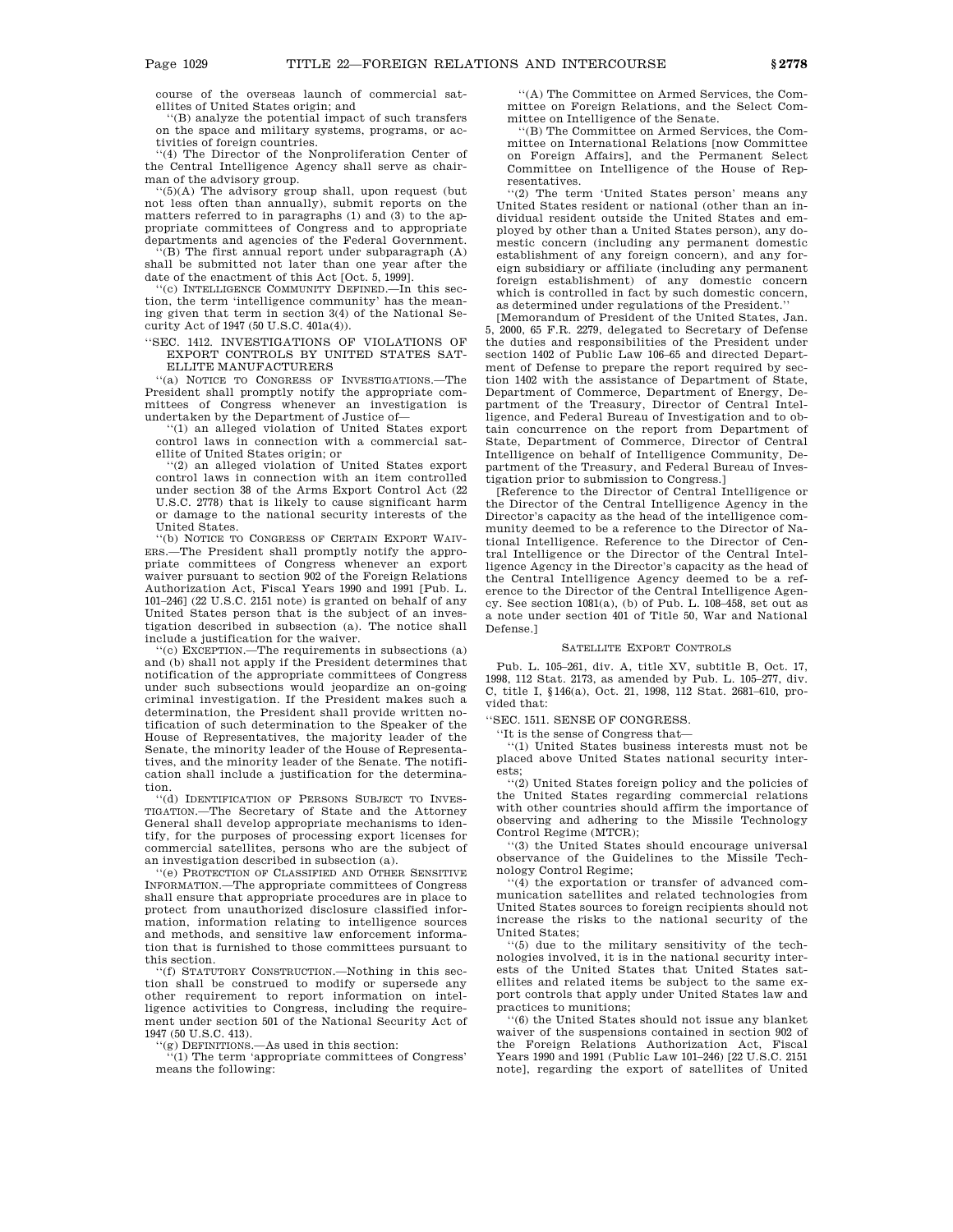States origin intended for launch from a launch vehicle owned by the People's Republic of China;

''(7) the United States should pursue policies that protect and enhance the United States space launch industry; and

''(8) the United States should not export to the People's Republic of China missile equipment or technology that would improve the missile or space launch capabilities of the People's Republic of China. ''SEC. 1512. CERTIFICATION OF EXPORTS OF MIS-

SILE EQUIPMENT OR TECHNOLOGY TO CHINA.

''(a) CERTIFICATION.—The President shall certify to the Congress at least 15 days in advance of any export to the People's Republic of China of missile equipment or technology (as defined in section 74 of the Arms Export Control Act (22 U.S.C. 2797c)) that—

'(1) such export is not detrimental to the United States space launch industry; and

''(2) the missile equipment or technology, including any indirect technical benefit that could be derived from such export, will not measurably improve the missile or space launch capabilities of the People's Republic of China.

''(b) EXCEPTION.—The certification requirement contained in subsection (a) shall not apply to the export of inertial reference units and components in manned civilian aircraft or supplied as spare or replacement parts for such aircraft.

''SEC. 1513. SATELLITE CONTROLS UNDER THE UNITED STATES MUNITIONS LIST.

''(a) CONTROL OF SATELLITES ON THE UNITED STATES MUNITIONS LIST.—Notwithstanding any other provision of law, all satellites and related items that are on the Commerce Control List of dual-use items in the Export Administration Regulations (15 CFR part 730 et seq.) on the date of the enactment of this Act [Oct. 17, 1998] shall be transferred to the United States Munitions List and controlled under section 38 of the Arms Export Control Act (22 U.S.C. 2778).

'(b) DEFENSE TRADE CONTROLS REGISTRATION FEES.-[Amended section 2717 of this title.]

 $'(c)$  EFFECTIVE DATE,  $-(1)$  Subsection (a) shall take effect on March 15, 1999, and shall not apply to any export license issued before such effective date or to any export license application made under the Export Administration Regulations before such effective date.

''(2) The amendments made by subsection (b) [amending section 2717 of this title] shall be effective as of October 1, 1998.

''(d) REPORT.—Not later than January 1, 1999, the Secretary of State, in consultation with the Secretary of Defense and the Secretary of Commerce, shall submit to Congress a report containing—

 $(1)$  a detailed description of the plans of the Department of State to implement the requirements of this section, including any organizational changes that are required and any Executive orders or regulations that may be required;

'(2) an identification and explanation of any steps that should be taken to improve the license review process for exports of the satellites and related items described in subsection (a), including measures to shorten the timelines for license application reviews, and any measures relating to the transparency of the license review process and dispute resolution procedures;

''(3) an evaluation of the adequacy of resources available to the Department of State, including fiscal and personnel resources, to carry out the additional activities required by this section; and

''(4) any recommendations for additional actions, including possible legislation, to improve the export licensing process under the Arms Export Control Act [22 U.S.C. 2751 et seq.] for the satellites and related items described in subsection (a).

''SEC. 1514. NATIONAL SECURITY CONTROLS ON SATELLITE EXPORT LICENSING.

''(a) ACTIONS BY THE PRESIDENT.—Notwithstanding any other provision of law, the President shall take such actions as are necessary to implement the following requirements for improving national security controls in the export licensing of satellites and related items:

''(1) MANDATORY TECHNOLOGY CONTROL PLANS.—All export licenses shall require a technology transfer control plan approved by the Secretary of Defense and an encryption technology transfer control plan approved by the Director of the National Security Agency.

''(2) MANDATORY MONITORS AND REIMBURSEMENT.—

''(A) MONITORING OF PROPOSED FOREIGN LAUNCH OF SATELLITES.—In any case in which a license is approved for the export of a satellite or related items for launch in a foreign country, the Secretary of Defense shall monitor all aspects of the launch in order to ensure that no unauthorized transfer of technology occurs, including technical assistance and technical data. The costs of such monitoring services shall be fully reimbursed to the Department of Defense by the person or entity receiving such services. All reimbursements received under this subparagraph shall be credited to current appropriations available for the payment of the costs incurred in providing such services.

'(B) CONTENTS OF MONITORING. The monitoring under subparagraph (A) shall cover, but not be limited to—

''(i) technical discussions and activities, including the design, development, operation, maintenance, modification, and repair of satellites, satellite components, missiles, other equipment, launch facilities, and launch vehicles;

'(ii) satellite processing and launch activities, including launch preparation, satellite transportation, integration of the satellite with the launch vehicle, testing and checkout prior to launch, satellite launch, and return of equipment to the United States;

''(iii) activities relating to launch failure, delay, or cancellation, including post-launch failure investigations; and

''(iv) all other aspects of the launch.

''(3) MANDATORY LICENSES FOR CRASH-INVESTIGA-TIONS.—In the event of the failure of a launch from a foreign country of a satellite of United States origin—

''(A) the activities of United States persons or entities in connection with any subsequent investigation of the failure are subject to the controls established under section 38 of the Arms Export Control Act [22 U.S.C. 2778], including requirements for licenses issued by the Secretary of State for participation in that investigation;

''(B) officials of the Department of Defense shall monitor all activities associated with the investigation to insure against unauthorized transfer of technical data or services; and

''(C) the Secretary of Defense shall establish and implement a technology transfer control plan for the conduct of the investigation to prevent the transfer of information that could be used by the foreign country to improve its missile or space launch capabilities.

''(4) MANDATORY NOTIFICATION AND CERTIFICATION.— All technology transfer control plans for satellites or related items shall require any United States person or entity involved in the export of a satellite of United States origin or related items to notify the Department of Defense in advance of all meetings and interactions with any foreign person or entity providing launch services and require the United States person or entity to certify after the launch that it has complied with this notification requirement.

''(5) MANDATORY INTELLIGENCE COMMUNITY REVIEW.— The Secretary of Commerce and the Secretary of State shall provide to the Secretary of Defense and the Director of Central Intelligence copies of all export license applications and technical assistance agreements submitted for approval in connection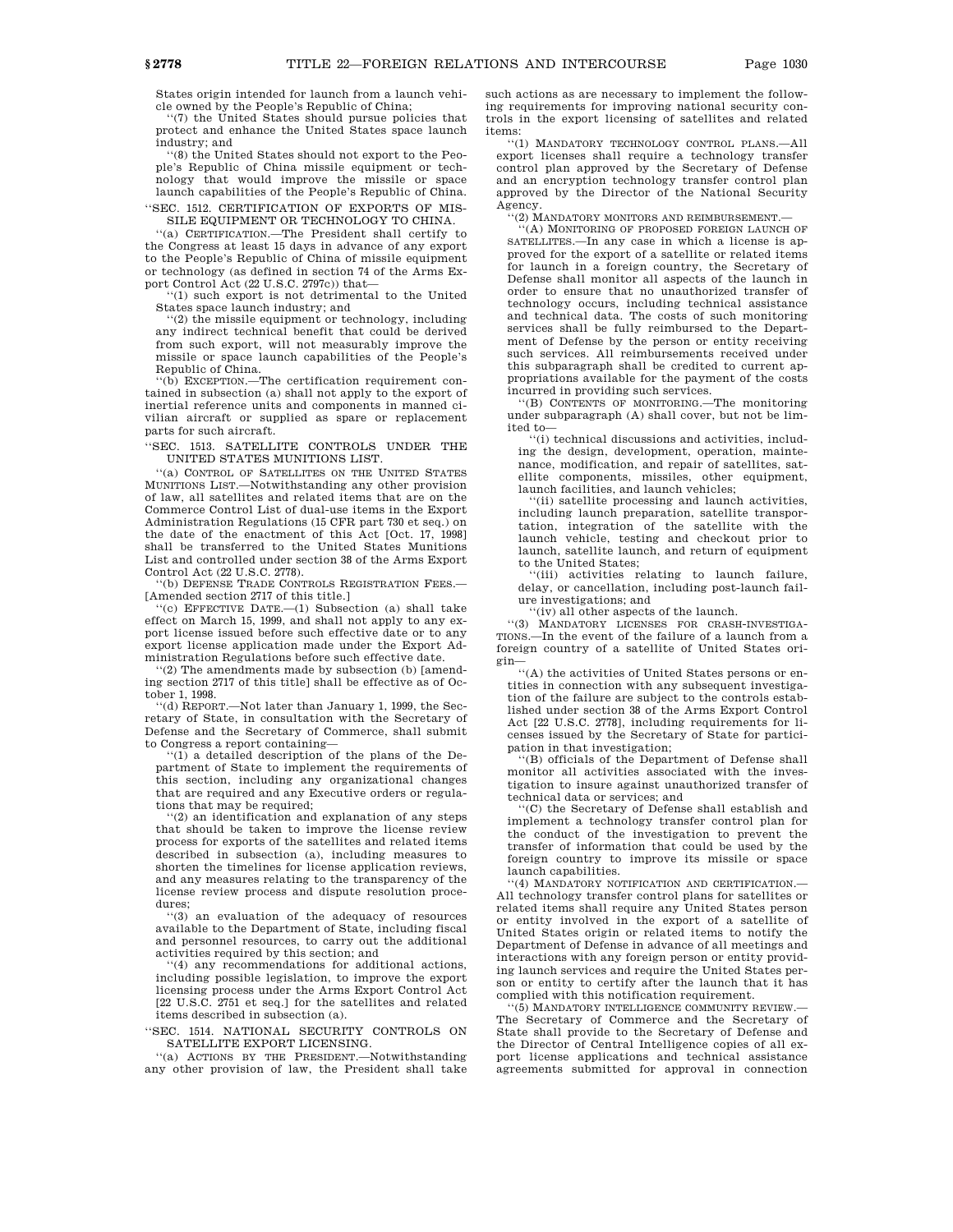with launches in foreign countries of satellites to verify the legitimacy of the stated end-user or end-users.

(6) MANDATORY SHARING OF APPROVED LICENSES AND AGREEMENTS.—The Secretary of State shall provide copies of all approved export licenses and technical assistance agreements associated with launches in foreign countries of satellites to the Secretaries of Defense and Energy, the Director of Central Intelligence, and the Director of the Arms Control and Disarmament Agency.

''(7) MANDATORY NOTIFICATION TO CONGRESS ON LI-CENSES.—Upon issuing a license for the export of a satellite or related items for launch in a foreign country, the head of the department or agency issuing the license shall so notify Congress.

''(8) MANDATORY REPORTING ON MONITORING ACTIVI-TIES.—The Secretary of Defense shall provide to Congress an annual report on the monitoring of all launches in foreign countries of satellites of United States origin.

''(9) ESTABLISHING SAFEGUARDS PROGRAM.—The Secretary of Defense shall establish a program for recruiting, training, and maintaining a staff dedicated to monitoring launches in foreign countries of satellites and related items of United States origin.

''(b) EXCEPTION.—This section shall not apply to the export of a satellite or related items for launch in, or by nationals of, a country that is a member of the North Atlantic Treaty Organization or that is a major non-NATO ally of the United States.

'(c) EFFECTIVE DATE.—The President shall take the actions required by subsection (a) not later than 45 days after the date of the enactment of this Act [Oct. 17, 1998].

''SEC. 1515. REPORT ON EXPORT OF SATELLITES FOR LAUNCH BY PEOPLE'S REPUBLIC OF CHINA.

''(a) REQUIREMENT FOR REPORT.—Each report to Congress submitted pursuant to subsection (b) of section 902 of the Foreign Relations Authorization Act, Fiscal Years 1990 and 1991 (22 U.S.C. 2151 note; Public Law 101–246) to waive the restrictions contained in subsection (a) of that section on the export to the People's Republic of China of any satellite of United States origin or related items shall be accompanied by a detailed justification setting forth the following:

''(1) A detailed description of all militarily sensitive characteristics integrated within, or associated with, the satellite.

''(2) An estimate of the number of United States civilian contract personnel expected to be needed in country to carry out the proposed satellite launch.

''(3)(A) A detailed description of the United States Government's plan to monitor the proposed satellite launch to ensure that no unauthorized transfer of technology occurs, together with an estimate of the number of officers and employees of the United States that are expected to be needed in country to carry out monitoring of the proposed satellite launch; and

''(B) the estimated cost to the Department of Defense of monitoring the proposed satellite launch and the amount of such cost that is to be reimbursed to the department.

''(4) The reasons why the proposed satellite launch is in the national security interest of the United States.

''(5) The impact of the proposed export on employment in the United States, including the number of new jobs created in the United States, on a State-by-State basis, as a direct result of the proposed export.

''(6) The number of existing jobs in the United States that would be lost, on a State-by-State basis, as a direct result of the proposed export not being licensed.

''(7) The impact of the proposed export on the balance of trade between the United States and the People's Republic of China and on reducing the current United States trade deficit with the People's Republic of China.

''(8) The impact of the proposed export on the transition of the People's Republic of China from a nonmarket economy to a market economy and the longterm economic benefit to the United States.

''(9) The impact of the proposed export on opening new markets to United States-made products through the purchase by the People's Republic of China of United States-made goods and services not directly related to the proposed export.

''(10) The impact of the proposed export on reducing acts, policies, and practices that constitute significant trade barriers to United States exports or foreign direct investment in the People's Republic of China by United States nationals.

''(11) The increase that will result from the proposed export in the overall market share of the United States for goods and services in comparison to Japan, France, Germany, the United Kingdom, and Russia.

''(12) The impact of the proposed export on the willingness of the People's Republic of China to modify its commercial and trade laws, practices, and regulations to make United States-made goods and services more accessible to that market.

''(13) The impact of the proposed export on the willingness of the People's Republic of China to reduce formal and informal trade barriers and tariffs, duties, and other fees on United States-made goods and services entering that country.

''(b) MILITARILY SENSITIVE CHARACTERISTICS DE-FINED.—In this section, the term 'militarily sensitive characteristics' includes antijamming capability, antennas, crosslinks, baseband processing, encryption devices, radiation-hardened devices, propulsion systems, pointing accuracy, kick motors, and other such characteristics as are specified by the Secretary of Defense.

''SEC. 1516. RELATED ITEMS DEFINED.

''In this subtitle, the term 'related items' means the satellite fuel, ground support equipment, test equipment, payload adapter or interface hardware, replacement parts, and non-embedded solid propellant orbit transfer engines described in the report submitted to Congress by the Department of State on February 6, 1998, pursuant to section 38(f) of the Arms Export Control Act (22 U.S.C. 2778(f)).''

[Pub. L. 105–277, div. C, title I, §146(b), Oct. 21, 1998, 112 Stat. 2681–610, provided that: ''The amendments made by this section [amending Pub. L. 105–261, §1512, set out above] shall take effect on the later of—

[''(1) the enactment of this Act [Oct. 21, 1998]; or

[''(2) the enactment of the Strom Thurmond National Defense Authorization Act for Fiscal Year 1999 [Pub. L. 105-261; Oct. 17, 1998].

[Reference to the Director of Central Intelligence or the Director of the Central Intelligence Agency in the Director's capacity as the head of the intelligence community deemed to be a reference to the Director of National Intelligence. Reference to the Director of Central Intelligence or the Director of the Central Intelligence Agency in the Director's capacity as the head of the Central Intelligence Agency deemed to be a reference to the Director of the Central Intelligence Agency. See section 1081(a), (b) of Pub. L. 108–458, set out as a note under section 401 of Title 50, War and National Defense.]

[For abolition, transfer of functions, and treatment of references to United States Arms Control and Disarmament Agency, see section 6511 et seq. of this title.]

### DELEGATION OF CERTIFICATIONS UNDER SECTION 1512 OF PUBLIC LAW 105–261

Determination of the President of the United States, No. 2009–31, Sept. 29, 2009, 74 F.R. 50913, provided:

Memorandum for the Secretary of Commerce

By virtue of the authority vested in me as President by the Constitution and the laws of the United States of America, including section 301 of Title 3, United States Code, I hereby delegate to you the functions of the President under section 1512 of the National Defense Authorization Act for Fiscal Year 1999 (NDAA).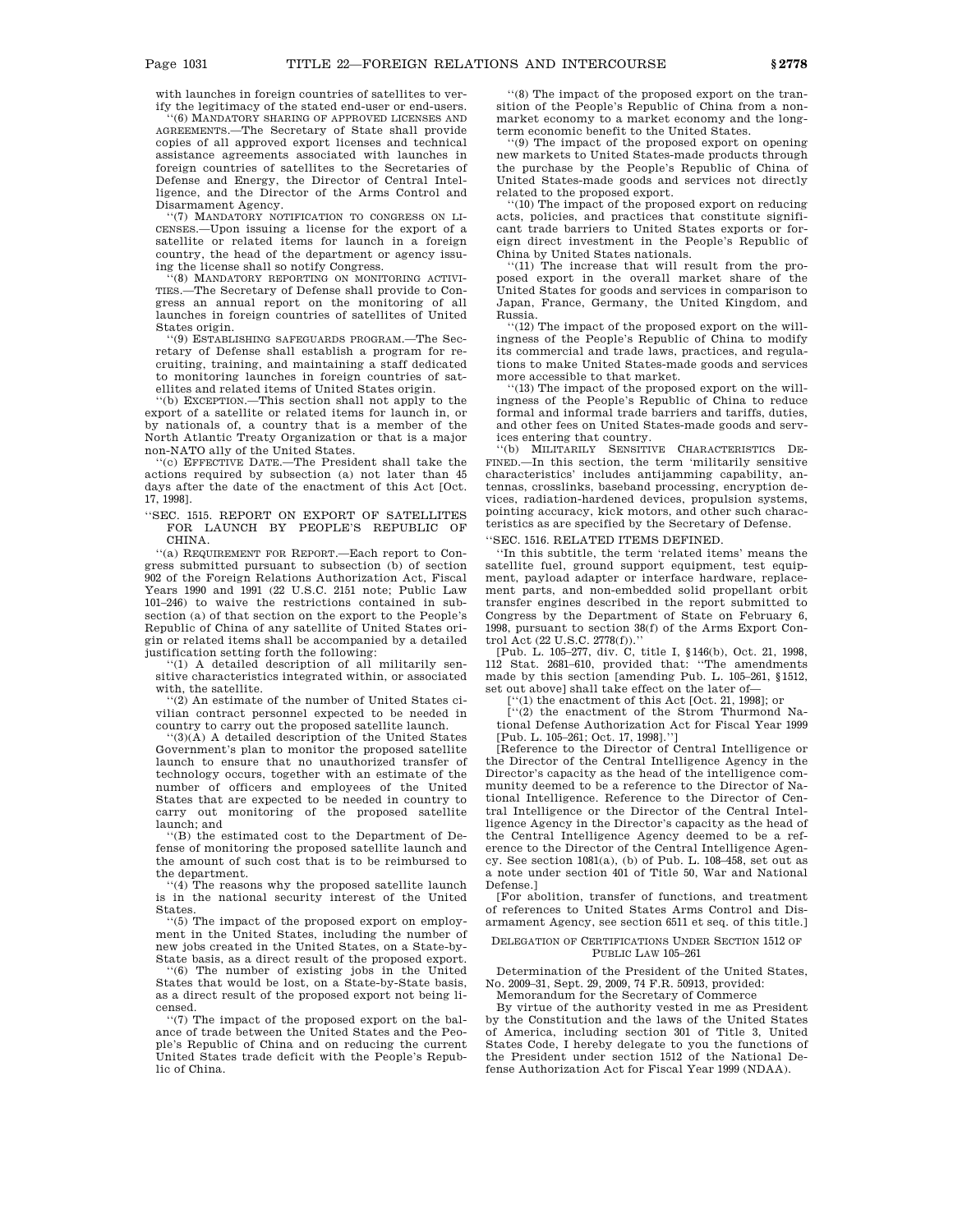In the performance of your responsibility under this memorandum, you shall consult, as appropriate, the heads of other executive departments and agencies. You are authorized and directed to publish this deter-

mination in the Federal Register.

# BARACK OBAMA.

## LANDMINE EXPORT MORATORIUM

Pub. L. 102–484, div. A, title XIII, §1365, Oct. 23, 1992, 106 Stat. 2561, as amended by Pub. L. 103–160, div. A, title XI, §1182(c)(3), title XIV, §1423(c), Nov. 30, 1993, 107 Stat. 1772, 1832; Pub. L. 104–107, title V, §558, Feb. 12, 1996, 110 Stat. 743; Pub. L. 104–208, div. A, title I, §101(c) [title V, §556], Sept. 30, 1996, 110 Stat. 3009–121, 3009–161; Pub. L. 106–113, div. B, §1000(a)(2) [title V, §553], Nov. 29, 1999, 113 Stat. 1535, 1501A–99; Pub. L. 107–115, title V, §548, Jan. 10, 2002, 115 Stat. 2156; Pub. L. 110–161, div. J, title VI, §634(j), Dec. 26, 2007, 121 Stat. 2329, provided that:

''(a) FINDINGS.—The Congress makes the following findings:

''(1) Anti-personnel landmines, which are specifically designed to maim and kill people, have been used indiscriminately in dramatically increasing numbers, primarily in insurgencies in poor developing countries. Noncombatant civilians, including tens of thousands of children, have been the primary victims.

''(2) Unlike other military weapons, landmines often remain implanted and undiscovered after conflict has ended, causing untold suffering to civilian populations. In Afghanistan, Cambodia, Laos, Vietnam, and Angola, tens of millions of unexploded landmines have rendered whole areas uninhabitable. In Afghanistan, an estimated hundreds of thousands of people have been maimed and killed by landmines during the 14-year civil war. In Cambodia, more than 20,000 civilians have lost limbs and another 60 are being maimed each month from landmines.

''(3) Over 35 countries are known to manufacture landmines, including the United States. However, the United States is not a major exporter of landmines. During the past ten years the Department of State has approved ten licenses for the commercial export of anti-personnel landmines valued at \$980,000, and during the past five years the Department of Defense has approved the sale of 13,156 anti-personnel landmines valued at \$841,145.

''(4) The United States signed, but has not ratified, the 1981 Convention on Prohibitions or Restrictions on the Use of Certain Conventional Weapons Which May Be Deemed To Be Excessively Injurious or To Have Indiscriminate Effects. The Convention prohibits the indiscriminate use of landmines.

''(5) When it signed the Convention, the United States stated: 'We believe that the Convention represents a positive step forward in efforts to minimize injury or damage to the civilian population in time of armed conflict. Our signature of the Convention reflects the general willingness of the United States to adopt practical and reasonable provisions concerning the conduct of military operations, for the purpose of protecting noncombatants.

'(6) The President should submit the Convention to the Senate for its advice and consent to ratification, and the President should actively negotiate under United Nations auspices or other auspices an international agreement, or a modification of the Convention, to prohibit the sale, transfer or export of antipersonnel landmines. Such an agreement or modification would be an appropriate response to the end of the Cold War and the promotion of arms control agreements to reduce the indiscriminate killing and maiming of civilians.

''(7) The United States should set an example for other countries in such negotiations, by implementing a one-year moratorium on the sale, transfer or

export of anti-personnel landmines. ''(b) STATEMENT OF POLICY.—(1) It shall be the policy of the United States to seek verifiable international agreements prohibiting the sale, transfer, or export, and further limiting the use, production, possession, and deployment of anti-personnel landmines.

''(2) It is the sense of the Congress that the President should actively seek to negotiate under United Nations auspices or other auspices an international agreement, or a modification of the Convention, to prohibit the sale, transfer, or export of anti-personnel landmines.

''(c) MORATORIUM ON TRANSFERS OF ANTI-PERSONNEL LANDMINES ABROAD.—During the 22 year period beginning on October 23, 1992—

'(1) no sale may be made or financed, no transfer may be made, and no license for export may be issued, under the Arms Export Control Act [22 U.S.C.] 2751 et seq.], with respect to any anti-personnel landmine; and

''(2) no assistance may be provided under the Foreign Assistance Act of 1961 [22 U.S.C. 2151 et seq.], with respect to the provision of any anti-personnel landmine.

''(d) DEFINITION.—For purposes of this section, the term 'anti-personnel landmine' means—

''(1) any munition placed under, on, or near the ground or other surface area, or delivered by artillery, rocket, mortar, or similar means or dropped from an aircraft and which is designed to be detonated or exploded by the presence, proximity, or contact of a person;

''(2) any device or material which is designed, constructed, or adapted to kill or injure and which functions unexpectedly when a person disturbs or approaches an apparently harmless object or performs an apparently safe act;

''(3) any manually-emplaced munition or device designed to kill, injure, or damage and which is actuated by remote control or automatically after a lapse of time.''

[Section 634(j) of title VI of div. J of Pub. L. 110–161, which directed the amendment of section 1365(c) of Pub. L. 102–484, set out above, by substituting ''During the 22 year period beginning on October 23, 1992'' for ''During the 16 year period beginning on October 23, 1992'' before the period at the end, was executed by making the substitution in the introductory provisions, to reflect the probable intent of Congress.]

[Section  $1000(a)(2)$  [title V, §553] of div. B of Pub. L. 106–113, which directed the amendment of section 1365(c) of Pub. L. 102–484, set out above, by substituting ''During the 11-year'' for ''During the five-year'', was executed by making the substitution for ''During the eight-year''.]

ARMS TRANSFERS RESTRAINT POLICY FOR MIDDLE EAST AND PERSIAN GULF REGION

Pub. L. 102–138, title IV, Oct. 28, 1991, 105 Stat. 718, provided that:

''SEC. 401. FINDINGS.

''The Congress finds that—

''(1) nations in the Middle East and Persian Gulf region, which accounted for over 40 percent of the international trade in weapons and related equipment and services during the decade of the 1980's, are the principal market for the worldwide arms trade;

''(2) regional instability, large financial resources, and the desire of arms-supplying governments to gain influence in the Middle East and Persian Gulf region, contribute to a regional arms race;

'(3) the continued proliferation of weapons and related equipment and services contribute further to a regional arms race in the Middle East and Persian Gulf region that is politically, economically, and militarily destabilizing;

''(4) the continued proliferation of unconventional weapons, including nuclear, biological, and chemical weapons, as well as delivery systems associated with those weapons, poses an urgent threat to security and stability in the Middle East and Persian Gulf region;

''(5) the continued proliferation of ballistic missile technologies and ballistic missile systems that are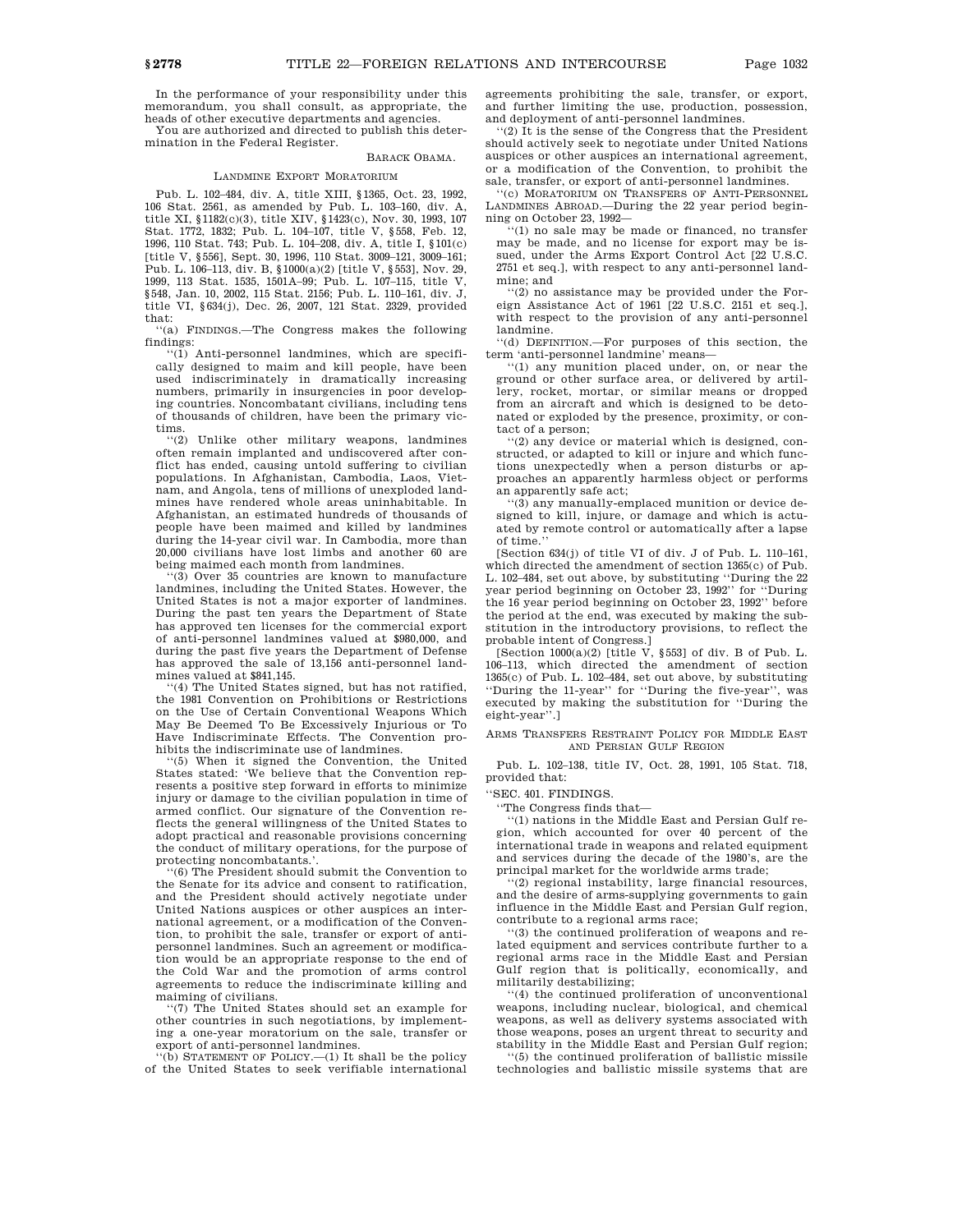capable of delivering conventional, nuclear, biological, or chemical warheads undermines security and stability in the Middle East and Persian Gulf region;

''(6) future security and stability in the Middle East and Persian Gulf region would be enhanced by establishing a stable military balance among regional powers by restraining and reducing both conventional and unconventional weapons;

''(7) security, stability, peace, and prosperity in the Middle East and Persian Gulf region are important to the welfare of the international economy and to the national security interests of the United States;

''(8) future security and stability in the Middle East and Persian Gulf region would be enhanced through the development of a multilateral arms transfer and control regime similar to those of the Nuclear Suppliers' Group, the Missile Technology Control Regime, and the Australia Chemical Weapons Suppliers Group;

''(9) such a regime should be developed, implemented, and agreed to through multilateral negotiations, including under the auspices of the 5 permanent members of the United Nations Security Council;

''(10) confidence-building arms control measures such as the establishment of a centralized arms trade registry at the United Nations, greater multinational transparency on the transfer of defense articles and services prior to agreement or transfer, cooperative verification measures, advanced notification of military exercises, information exchanges, on-site inspections, and creation of a Middle East and Persian Gulf Conflict Prevention Center, are important to implement an effective multilateral arms transfer and control regime;

''(11) as an interim step, the United States should consider introducing, during the ongoing negotiations on confidence security-building measures at the Conference on Security and Cooperation in Europe (CSCE) [now the Organization for Security and Cooperation in Europe], a proposal regarding the international exchange of information, on an annual basis, on the sale and transfer of major military equipment, particularly to the Middle East and Persian Gulf region; and

''(12) such a regime should be applied to other regions with the ultimate objective of achieving an effective global arms transfer and control regime, implemented and enforced through the United Nations Security Council, that—

''(A) includes a linkage of humanitarian and developmental objectives with security objectives in Third World countries, particularly the poorest of the poor countries; and

 $(6)$  encourages countries selling military equipment and services to consider the following factors before making conventional arms sales: the security needs of the purchasing countries, the level of defense expenditures by the purchasing countries, and the level of indigenous production of the purchasing countries.

''SEC. 402. MULTILATERAL ARMS TRANSFER AND CONTROL REGIME.

''(a) IMPLEMENTATION OF THE REGIME.—

 $(1)$  CONTINUING NEGOTIATIONS.—The President shall continue negotiations among the 5 permanent members of the United Nations Security Council and commit the United States to a multilateral arms transfer and control regime for the Middle East and Persian Gulf region.

''(2) PROPOSING A TEMPORARY MORATORIUM DURING NEGOTIATIONS.—In the context of these negotiations, the President should propose to the 5 permanent members of the United Nations Security Council a temporary moratorium on the sale and transfer of major military equipment to nations in the Middle East and Persian Gulf region until such time as the 5 permanent members agree to a multilateral arms transfer and control regime.

''(b) PURPOSE OF THE REGIME.—The purpose of the multilateral arms transfer and control regime should be—

''(1) to slow and limit the proliferation of conventional weapons in the Middle East and Persian Gulf region with the aim of preventing destabilizing transfers by—

''(A) controlling the transfer of conventional major military equipment;

''(B) achieving transparency among arms suppliers nations through advanced notification of agreement to, or transfer of, conventional major military equipment; and

''(C) developing and adopting common and comprehensive control guidelines on the sale and transfer of conventional major military equipment to the region;

''(2) to halt the proliferation of unconventional weapons, including nuclear, biological, and chemical weapons, as well as delivery systems associated with those weapons and the technologies necessary to produce or assemble such weapons;

''(3) to limit and halt the proliferation of ballistic missile technologies and ballistic missile systems that are capable of delivering conventional, nuclear, biological, or chemical warheads;

''(4) to maintain the military balance in the Middle East and Persian Gulf region through reductions of conventional weapons and the elimination of unconventional weapons; and

''(5) to promote regional arms control in the Middle East and Persian Gulf region.

'(c) ACHIEVING THE PURPOSES OF THE REGIME.

''(1) CONTROLLING PROLIFERATION OF CONVENTIONAL WEAPONS.—In order to achieve the purposes described in subsection (b)(1), the United States should pursue the development of a multilateral arms transfer and control regime which includes—

''(A) greater information-sharing practices among supplier nations regarding potential arms sales to all nations of the Middle East and Persian Gulf region;

''(B) applying, for the control of conventional major military equipment, procedures already developed by the International Atomic Energy Agency, the Multilateral Coordinating Committee on Export Controls (COCOM), and the Missile Technology Control Regime (MTCR); and

''(C) other strict controls on the proliferation of conventional major military equipment to the Middle East and Persian Gulf region.

'(2) HALTING PROLIFERATION OF UNCONVENTIONAL WEAPONS.—In order to achieve the purposes described in subsections (b)(2) and (3), the United States should build on existing and future agreements among supplier nations by pursuing the development of a multilateral arms transfer and control regime which includes—

''(A) limitations and controls contained in the Enhanced Proliferation Control Initiative;

''(B) limitations and controls contained in the Missile Technology Control Regime (MTCR);

''(C) guidelines followed by the Australia Group on chemical and biological arms proliferation;

''(D) guidelines adopted by the Nuclear Suppliers Group (the London Group); and

'(E) other appropriate controls that serve to halt the flow of unconditional [unconventional] weapons to the Middle East and Persian Gulf region.

''(3) PROMOTION OF REGIONAL ARMS CONTROL AGREE-MENTS.—In order to achieve the purposes described in subsections (b)(4) and (5), the United States should pursue with nations in the Middle East and Persian Gulf region—

''(A) the maintenance of the military balance within the region, while eliminating nuclear, biological, and chemical weapons and associated deliv-

ery systems, and ballistic missiles; ''(B) the implementation of confidence-building and security-building measures, including advance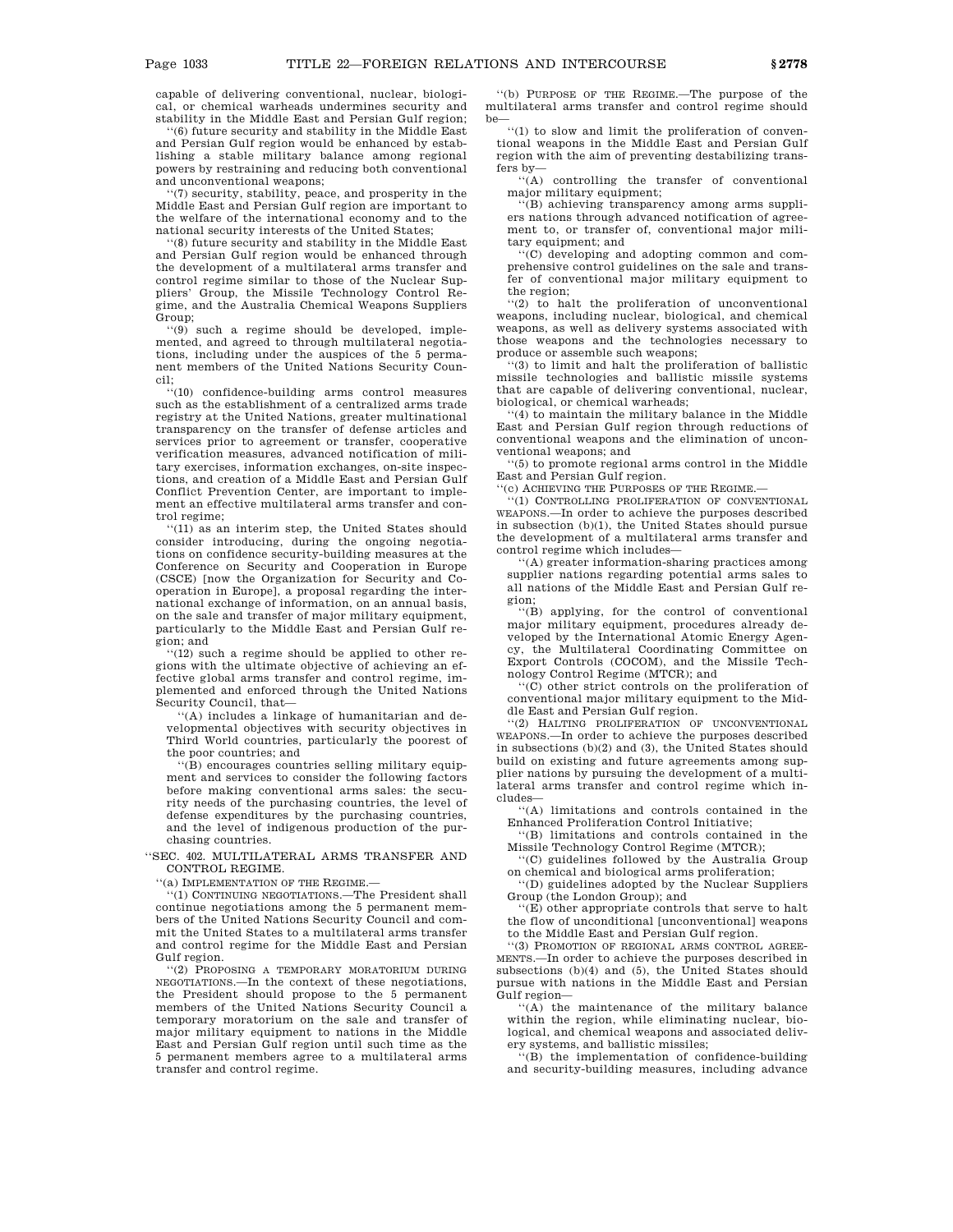notification of certain ground and aerial military exercises in the Middle East and the Persian Gulf; and

''(C) other useful arms control measures.

''(d) MAJOR MILITARY EQUIPMENT.—As used in this title, the term 'major military equipment' means—

''(1) air-to-air, air-to-surface, and surface-to-surface missiles and rockets;

''(2) turbine-powered military aircraft;

''(3) attack helicopters;

''(4) main battle tanks;

''(5) submarines and major naval surface combatants;

''(6) nuclear, biological, and chemical weapons; and ''(7) such other defense articles and defense services as the President may determine.

''SEC. 403. LIMITATION ON UNITED STATES ARMS SALES TO THE REGION.

''Beginning 60 days after the date of enactment of the International Cooperation Act of 1991 [probably means H.R. 2508, which had not been enacted into law by the end of the first session of the 102d Congress] or the Foreign Relations Authorization Act, Fiscal Years 1992 and 1993 [Oct. 28, 1991], whichever is enacted first, no sale of any defense article or defense service may be made to any nation in the Middle East and Persian Gulf region, and no license may be issued for the export of any defense article or defense service to any nation in the Middle East and Persian Gulf region, unless the President—

''(1) certifies in writing to the relevant congressional committees that the President has undertaken good faith efforts to convene a conference for the establishment of an arms suppliers regime having elements described in section 402; and

''(2) submits to the relevant congressional committees a report setting forth a United States plan for leading the world community in establishing such a multilateral regime to restrict transfers of advanced conventional and unconventional arms to the Middle East and Persian Gulf region.

''SEC. 404. REPORTS TO THE CONGRESS.

'(a) QUARTERLY REPORTS.—Beginning on January 15, 1992, and quarterly thereafter through October 15, 1993, the President shall submit to the relevant congressional committees a report—

''(1) describing the progress in implementing the purposes of the multilateral arms transfer and control regime as described in section 402(b); and

''(2) describing efforts by the United States and progress made to induce other countries to curtail significantly the volume of their arms sales to the Middle East and Persian Gulf region, and if such efforts were not made, the justification for not making such efforts.

''(b) INITIAL REPORT ON TRANSFERS AND REGIONAL MILITARY BALANCE.—Not later than 60 days after the date of enactment of the International Cooperation Act of 1991 or the Foreign Relations Authorization Act, Fiscal Years 1992 and 1993, whichever is enacted first, the President shall submit to the relevant congressional committee a report—

''(1) documenting all transfers of conventional and unconventional arms by any nation to the Middle East and Persian Gulf region over the previous calendar year and the previous 5 calendar years, including sources, types, and recipient nations of weapons;

''(2) analyzing the current military balance in the region, including the effect on the balance of transfers documented under paragraph (1);

''(3) describing the progress in implementing the purposes of the multilateral arms transfer and control regime as described in section 402(b);

''(4) describing any agreements establishing such a regime; and

''(5) identifying supplier nations that have refused to participate in such a regime or that have engaged in conduct that violates or undermines such a regime.

''(c) ANNUAL REPORTS ON TRANSFERS AND REGIONAL MILITARY BALANCE.—Beginning July 15, 1992, and every 12 months thereafter, the President shall submit to the relevant congressional committees a report—

''(1) documenting all transfers of conventional and unconventional arms by any nation to the Middle East and Persian Gulf region over the previous calendar year, including sources, types, and recipient nations of weapons;

 $(2)$  analyzing the current military balance in the region, including the effect on the balance of transfer documented under paragraph (1);

''(3) describing the progress in implementing the purposes of the multilateral arms transfer and control regime as described in section 402(b); and

'(4) identifying supplier nations that have refused to participate in such a regime or that have engaged in conduct that violates or undermines such a regime.

''SEC. 405. RELEVANT CONGRESSIONAL COMMIT-TEES DEFINED.

''As used in this title, the term 'relevant congressional committees' means the Committee on Foreign Affairs of the House of Representatives and the Committee on Foreign Relations of the Senate.''

[Ex. Ord. No. 12851, §3, June 11, 1993, 58 F.R. 33181, set out as a note under section 2797 of this title, delegated to Secretary of State, in consultation with Secretary of Defense and other agencies, certification and reporting functions of the President under sections 403 and 404 of the Foreign Relations Authorization Act, Fiscal Years 1992 and 1993, Public Law 102–138, set out above.]

[Memorandum of President of the United States, Dec. 27, 1991, 56 F.R. 1069, delegated to Secretary of State, in consultation with heads of other executive agencies and departments, certification and reporting obligations of the President under sections 403 and 404 of the Foreign Relations Authorization Act, Fiscal Years 1992 and 1993, Public Law 102–138, set out above.]

## CONTINUATION OF EXPORT CONTROL REGULATIONS

Section 3 of Ex. Ord. No. 13222, Aug. 17, 2001, 66 F.R. 44025, listed in a table under section 1701 of Title 50, War and National Defense, provided that: ''Provisions for administration of section 38(e) of the Arms Export Control Act (22 U.S.C. 2778(e)) may be made and shall continue in full force and effect until amended or revoked under the authority of section 203 of the Act (50 U.S.C. 1702). To the extent permitted by law, this order also shall constitute authority for the issuance and continuation in full force and effect of all rules and regulations by the President or his delegate, and all orders, licenses, and other forms of administrative actions issued, taken, or continued in effect pursuant thereto, relating to the administration of section  $38(e)$ .'

Prior provisions relating to issuance and continued effect of rules, regulations, orders, licenses, and other forms of administrative action relating to administration of subsec. (e) of this section were contained in the following:

Ex. Ord. No. 12924, §3, Aug. 19, 1994, 59 F.R. 43437, listed in a table under section 1701 of Title 50, prior to revocation by Ex. Ord. No. 13206, §1, Apr. 4, 2001, 66 F.R. 18397.

Ex. Ord. No. 12923, §3, June 30, 1994, 59 F.R. 34551, listed in a table under section 1701 of Title 50, prior to revocation by Ex. Ord. No. 12924, §4, Aug. 19, 1994, 59 F.R. 43438.

Ex. Ord. No. 12867, §3, Sept. 30, 1993, 58 F.R. 51747, listed in a table under section 1701 of Title 50.

Ex. Ord. No. 12730, §3, Sept. 30, 1990, 55 F.R. 40373, listed in a table under section 1701 of Title 50, prior to revocation by Ex. Ord. No. 12867, Sept. 30, 1993, 58 F.R. 51747.

Ex. Ord. No. 12525, §3, July 12, 1985, 50 F.R. 28757, listed in a table under section 1701 of Title 50.

Ex. Ord. No. 12470, §3, Mar. 30, 1984, 49 F.R. 13099, listed in a table under section 1701 of Title 50, prior to rev-